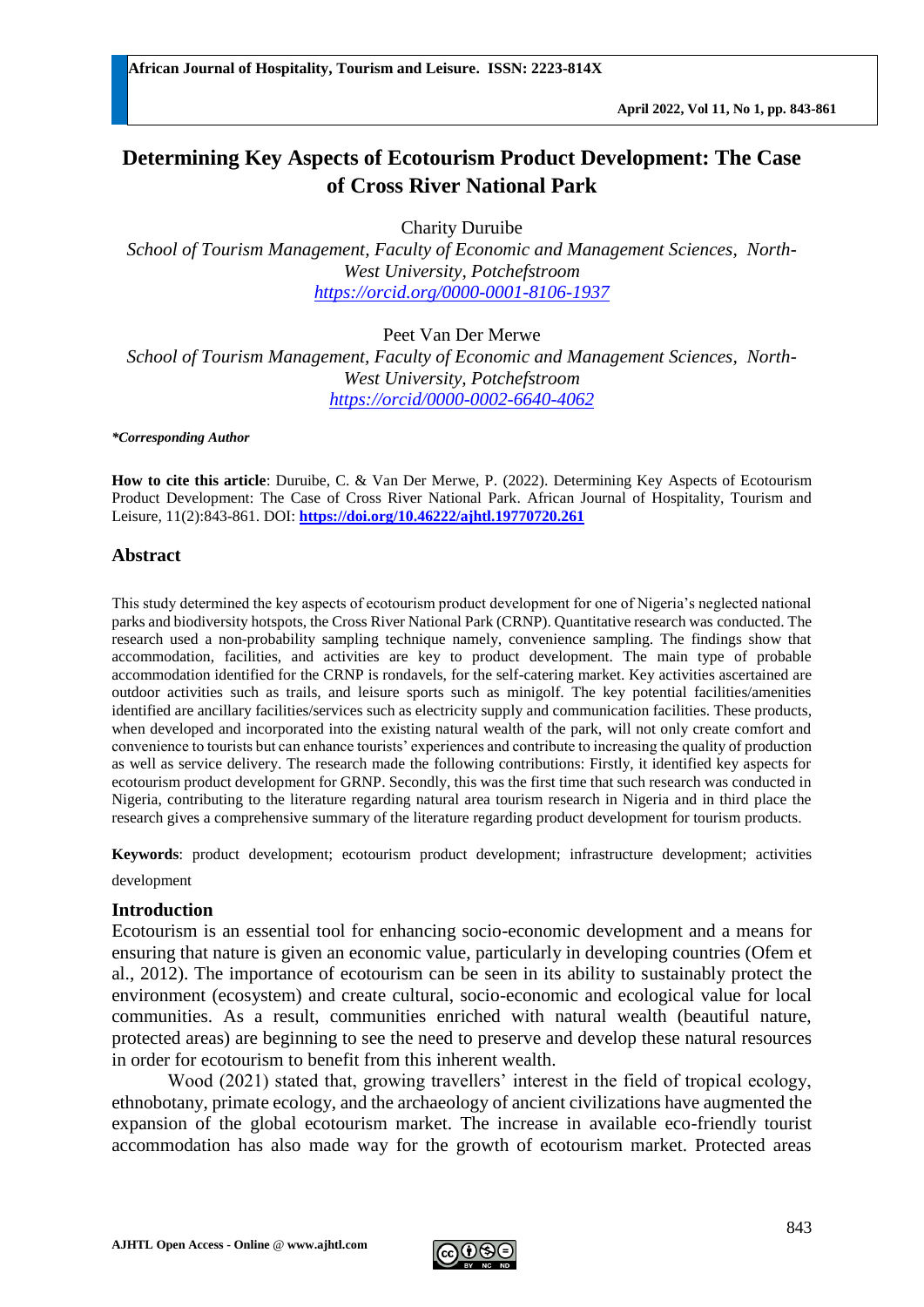

became even more in demand during COVID-19, as these areas are seen as spaces where people can move freely without close contact with other tourists (Van der Merwe et al., 2021).

One such country, with several nature-based and ecotourism products, is Nigeria. The Nigerian tourism industry is endowed with natural and human resources that are capable of fostering foreign exchange returns and bringing about a reduction of the over-dependence on the country's mineral resources (Matthew et al., 2018; Timothy & Boyd, 2006; Dele et al., 2018; Ijeomah, 2007; Ayeni, 2013). Nigeria's unique wildlife-based tourism attractions include national parks, archaeological sites, overland safaris, game reserves, beaches and zoos, to mention a few (Ayeni & Ebohon, 2012). However, despite its recognition as an ecotourism destination, it has not derived significant benefits from tourism for national development (Ijeomah & Eniang, 2018). Nadube and Akahome (2017) note that poor infrastructure and depleted ecotourism products are severe barriers to the growth and development of ecotourism products in Nigeria. One such ecotourism product is the Cross River National Park (CRNP). Bukola et al. (2021) study on CRNP found that Cross River National Park with its natural resources of touristic significance. In spite of the incredible resources available, ecotourism development in the park is still at its infancy stage and has the potential to host numerous wildlife activities and present numerous potentials for ecotourism product development (Nchor et al., 2017; Ngoka & Lameed, 2013; Ijeomah & Eniang, 2018; Ngoka et al., 2014; Ngoka, 2013).

It is believed that, through the development of ecotourism in the park, opportunities for capturing revenue can be actualised in CRNP (Bukola et al., 2021; Ngoka et al., 2014). Although there are numerous national parks with well-developed ecotourism products in Nigeria one cannot assume these products would be the same for other national parks like CRNP , as each park is unique and need park specific developments. Therefore, this study aims to determine the key aspects of ecotourism product development for CRNP to enable park management to revitalise the park.

## **Literature review**

The study's literature review focuses on three key areas: firstly, defining ecotourism, secondly discusses the key aspects of tourism product development and last providing background on the study area (CRNP).

# *Ecotourism*

It is generally believed that the term 'ecotourism' in ecotourism literature originated in 1983 by "Hector Ceballos Lascurain" a Mexican environmentalist, who is known as the father of ecotourism. Ceballos-Lascurain defined ecotourism as "Travelling to relatively undisturbed or uncontaminated natural areas with the specific objective of studying, admiring, and enjoying the scenery and its wild plants and animals as well as any existing cultural manifestation (both present and past) found in these areas" (Kiper, 2013; Saayman, 2009. TIES (The International Ecotourism Society) modified the definition of ecotourism and defines ecotourism as, "travel, which is small scale, low impact, culturally sensitive, community orientated, primarily naturebased, educational and capable of broadening people's minds and enlivening their souls but providing a unique experience, firmly grounded in sustainable principles and practices" (TIES modified version as cited by Conway & Cawley 2016). Considering the definitions of ecotourism presented above, it can be seen that the definitions revolve around travel to protected areas to admire nature, and improvement of the well-being of local people - mainly describing the benefits the local community stands to derive from this form of tourism.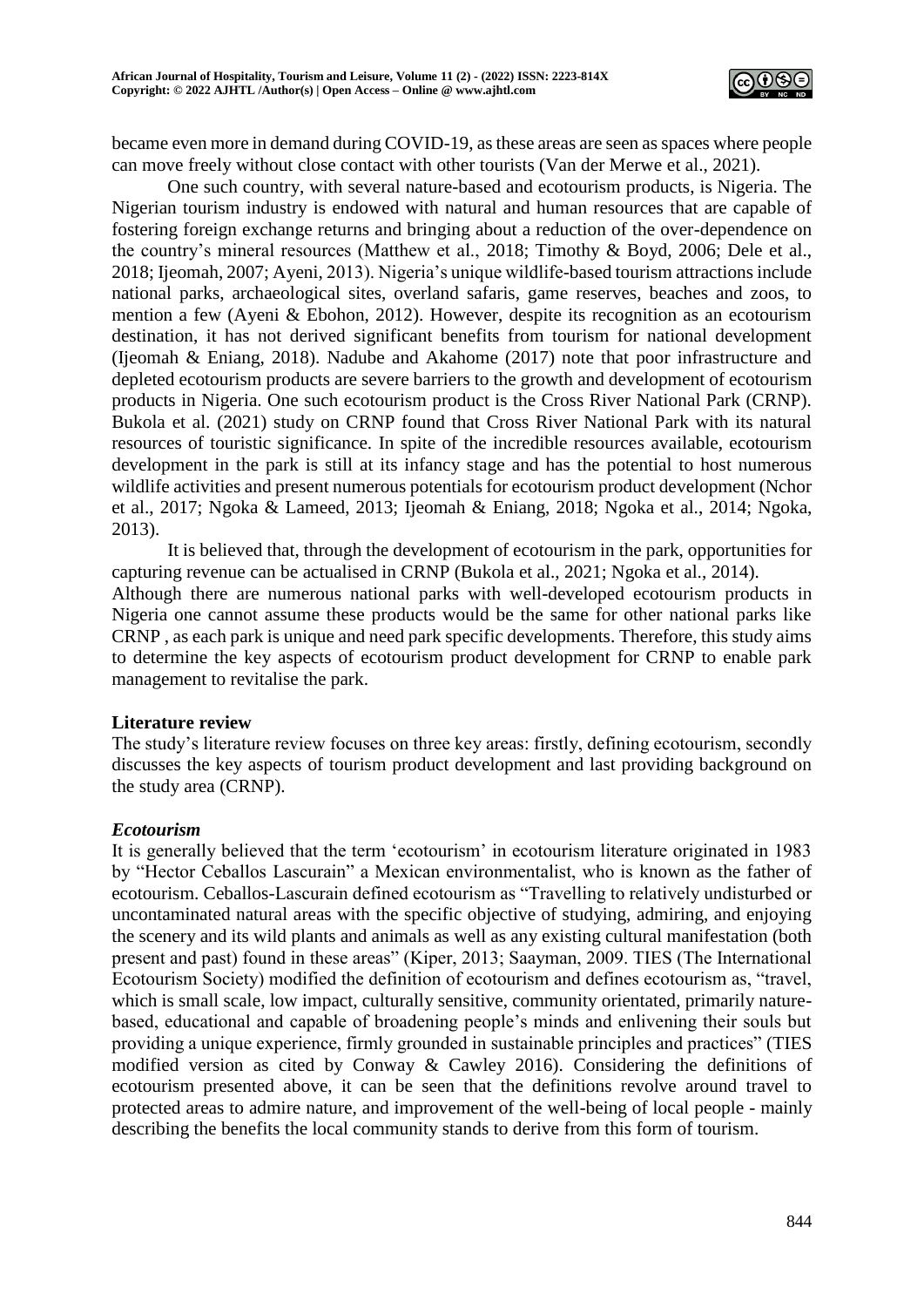

## *Tourism product development*

Tourism product as defined by UNEP/UNWTO (2005) is "the combination of goods and services such as transport, accommodation, food and drinks, guiding services, provision of material and infrastructure for activities that are necessary to enable the tourists to have a complex experience which starts at them leaving their home and ends at their return". Tourism products can also be viewed as consisting of one or different aspects, including physical properties, services, locations, organisations, or thoughts that are available to the market and are compelling in fulfilling customers' requests (Smith, 2001: 13). Chaiboonsri and Chaitip (2008) explain that tourism products are the elements combined to enhance the satisfaction of travellers' needs. Tourism products have become a symbol of the tourism experience for tourists which, in turn, fosters the development of a tourism destination and the realisation of its full potential.

A tourism product, as stated by Salamoura and Angelis (2009) consists of three basic components. Firstly, the core product: the essential advantage the purchaser is looking for and purchasing (unwinding or a social encounter). Secondly, the tangible/formal product: the service or good that is offered to the purchaser with explicit attributes (for example, quality, highlights, styling, brand name or bundling), leading to a fundamental rendition of the product. Thirdly, the augmented or expanded product: the extra advantages that a buyer receives in getting the conventional product, which differentiates the organisation's product from other company's offers.

In reality, the rivalry is at the expanded level, instead of at the core product level (Middleton & Clarke, 2001; Komppula, 2001; Salamoura & Angelis, 2009). As indicated earlier, components of both the total and specific tourism products exist to complement each other.

Bhuiyan (2013:748) considers tourism product development an essential process that ensures an increase in the variety of products, enhances tourism experience, multiplies profit, encourages customers' loyalty, and creates a competitive advantage. Smith (2001) sees it as a responsibility necessary to meet the needs and wants of customers' ever-changing desires and a guarantee that ensures the organisation's long-term profitability. Acha-Anyi (2014: 1) points out that product development in any destination is necessary for a practical and appealing product. It can be considered the foundation for successful tourism product development as it ensures sustainable development in any destination or community.

According to Geremew et al. (2017: 1), tourism product development is the means through which a destination's tourism potential are transformed to satisfy the needs and wants of domestic and international visitors alike. These include all processes relating to man-made attractions as well as activities, whether organised or otherwise, that form the central part of tourism products in a destination (Geremew et al., 2017: 1). Various components form the tourist's destination, either mainly related or situated to tourism, which presence increments the probabilities of drawing in visitors since they contribute to the feeling of consolation in any area and can fortify the expansion of the stay (Acha-Anyi, 2014: 1). Unless the tourism product in a location meets the wants and desires of visitors, the destination cannot realise its full potential. Some destinations centre their consideration on the improvement and conveyance of the different attractions and activities capable of attracting tourists or the products that define a tourism product (UNWTO, 2011: 4).

Different authors have identified the components of a thriving tourism destination. Gupta et al. (2015) identified three basic elements (key aspects) of tourism product development – attractions at destinations, facilities at destinations and ease of accessibility. Commercii (2001) and Verma (2016), on the other hand, identified five main key aspects of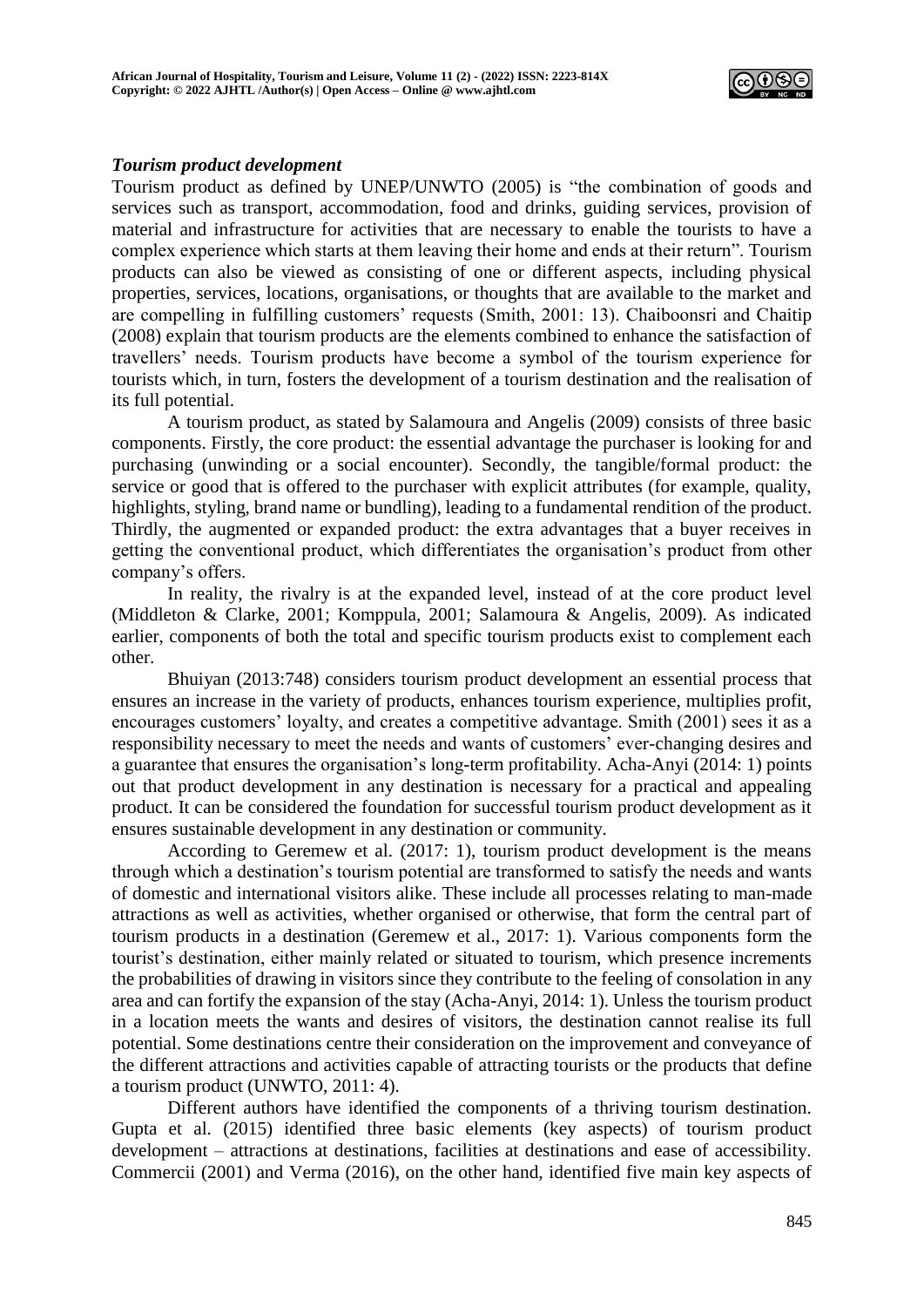

tourism products, which are attractions, accessibility, destination facilities/amenities, image, and price. Buhalis (2000) and Taneva (2009) identified the six 'As' of tourism product development: attraction, accessibility, accommodation, activities, available packages, ancillary services and appeal. These acknowledged key tourism product development aspects will be discussed next.

*Attraction:* Swarbrooke (2002: 1) affirms that tourist attractions are the core elements that constitute tourism products. According to Middleton and Clarke (2001: 125), attraction is the primary component, which is the driving force that motivates and influences the tourist's destination choice most and hence can be seen as the pull factor in any destination. Without attraction there would be no tourism. They further believe that tourist attractions are basic elements for effective tourism destination advancement (Middleton & Clarke, 2001: 125). Lubbe (2003: 104) outlines all the categories of attractions into two primary types, namely natural attractions, and man-made attractions. Natural attractions have been created naturally without any human intervention, for example waterfalls. In contrast, man-made attractions are attractions made by humans to attract visitors, for example theme parks.

Middleton and Clarke (2001) and Verma (2016) gave somewhat different classifications, namely natural attractions (scene, seascape, shorelines, and climate), built attractions (memorable and/or unused townscape as in recently built resorts), purpose-built attractions such as theme parks and social attractions (introduction of history and fables composed as celebrations and exhibitions, historical centres and theatres), and social attractions (the host community way of life). Goeldner and Ritchie (2009: 214) also have different classifications, namely natural attractions, cultural attractions, events, recreations, and entertainment. Whatever are seen as attractions, one aspect is certain: It plays an important role in tourism product development. As outlined, CRNP does have many natural attractions but lacks in man-made attractions, such as facilities, accommodation, and activities.

*Accessibility:* Accessibility is seen as an attractive feature in a destination. According to Medlik (2011: 4) accessibility is "a function of distance from centres of population, which constitutes tourist markets, and of external transport, which enables a destination to be reached and is measured in terms of distance travelled, time taken, or the cost involved". The elements of accessibility, according to Anuar et al. (2012), determine whether or not a destination can be easily reached, and it also connects the tourist to the destination of interest either by air, land, sea or any other transport modes. Based on this, Gupta et al. (2015) articulate that accessibility, as one of the elements that determine a successful tourist destination, plays a vital role as it influences tourists' destination choice, especially in terms of costs and ease of access of the location. Haarhoff (2018) reckons that a tourist presented with the choice of choosing among similar destinations will choose a more convenient and accessible one. When a tourist destination is inaccessible, such a destination cannot realise its full potential, and tourists will look for alternative destinations that are accessible.

Ngoka (2007) indicates that CRNP is accessible by road but lack a good transport system, for example a good public transportation system, but accessibility within the park is problematic. Crouch and Ritchie (2010: 1058) signify that tourism products should be made accessible to the tourist by tourism providers and those responsible for providing tourism products.

*Accommodation:* Accommodation is the biggest sub-sector in the tourism industry. With few exceptions, visitors require accommodation where they can relax within a destination visited during their travel (Cooper et al., 2008). Bennett (2000) postulates that the accommodation product is a diverse phenomenon as the product experience is broad. It includes physical components (food and drink), sensual benefits (sight, scent, sound, touch and taste) and, additionally, mental benefits encountered as mental states of well-being, status,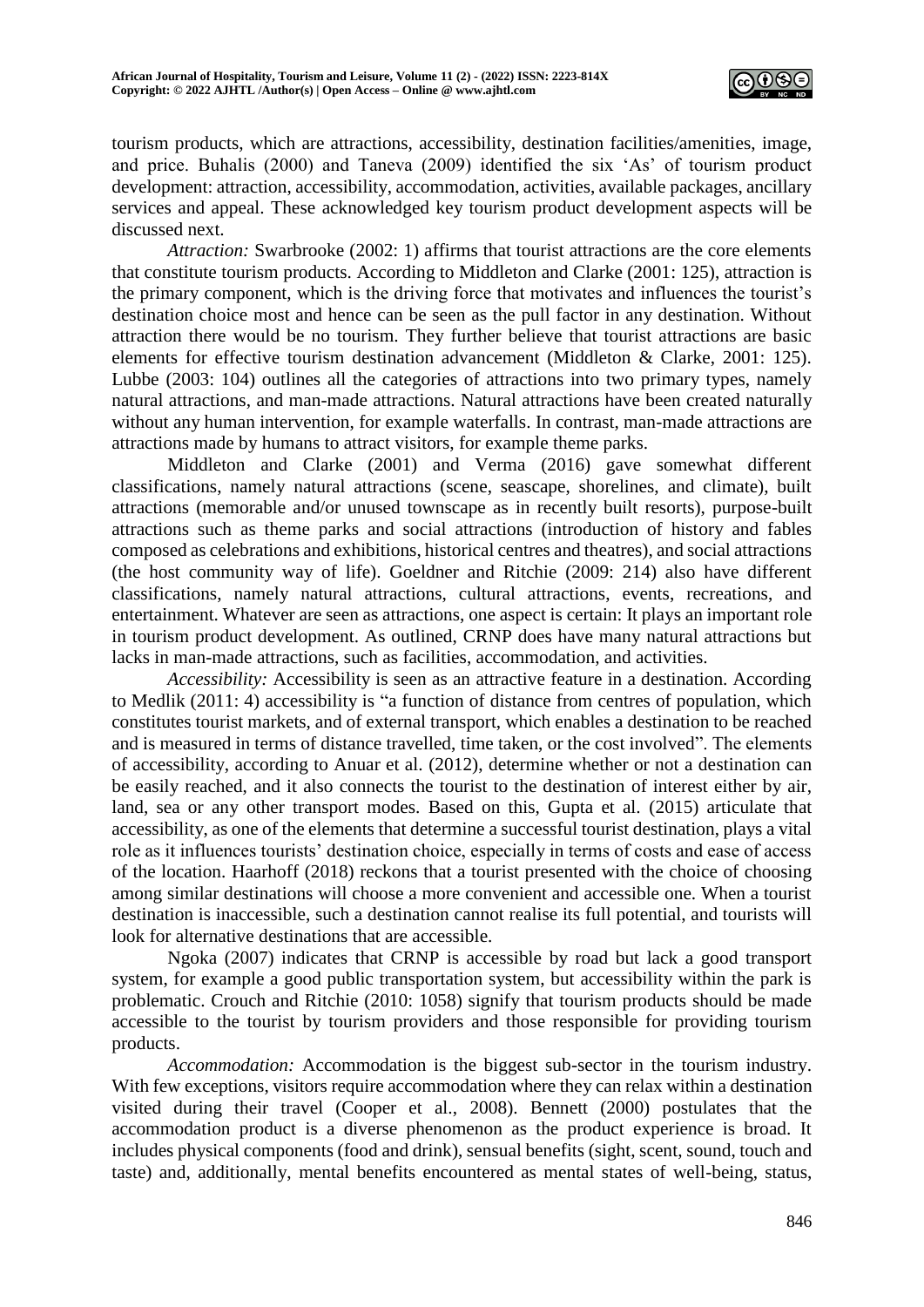

consolation and fulfilment. Since accommodation is an essential need in the travel industry, Poudel (2013) posits that the development of accommodation facilities should be made a fundamental component of a destination's overall planning procedure to achieve the development of tourism products. Although CRNP does have some accommodation for lowbudget travellers, it lacks facilities that are adequate, developed to meet international as well as local tourist standards (Africa Travel Information, 2019). This has radically constrained the opportunities the reserve can offer to the host community, adjoining communities and tourists (Owem, 2004; Eneji, 2006).

*Activities:* This element is so important that without them (activities) in a destination, the destination will attract little or no tourists, which is also the case with CRNP. Bunghez (2016: 8) says that the sum of tourism commitment to a destination's economy depends to a large extent on various components of which the level of activities displayed at the destination is key. According to Ritchie and Crouch (2003: 110), a destination established within the concept of nature would have activities based on expected conditions and the encompassing environment in which it is situated. For instance, activities packaged for nature-based products such as national parks should be surrounded by nature since these activities will be expected by ecotourists. As indicated previously CRNP does have attractions but might lack activities.

*Ancillary services:* Ancillary services are all those facilities that tourists use when they leave their home, reach their destination and return home (Lenoir, 2011). Lenoir (2011) sees it as the main source describing the 'additional' services other than main products associated with travel and tourism services. They are secondary to tourists' needs in a destination, although not associated with tourism. Smith (2012: 12) defines ancillary services as "Any additional service offered by travel and tourism providers beyond the main product or service." The elements of such facilities include banks, telecommunications, medical services and hygiene, restaurant, water, security, sewerage and wastewater (Camilleri, 2017). Imbruglia (2012) affirms that all these services can improve the customer experience and have the potential not only to boost the revenue of a destination but also to present a more competitive and tailor-made offer to consumers. Ancillary service may be an aspect that needs attention in the case of CRNP, as it is remotely situated.

*Appeal:* Appeal is the image, perception and preferences of a destination. Tourist perception and preference of a destination or the products available in a destination determine their destination choice (Bennett, 2000; Bennett et al., 2005; Stickdorn & Zehrer, 2009). The destination image, according to Haarhooff (2018: 1) is "the sum of perceptual beliefs, knowledge, affective feeling, and the total impression that a visitor holds about a destination, and it plays a critical role in ensuring customers' decision regarding a purchase in the destination choice process and the attractiveness of a destination". An image perceived, as observed by Beerli and Martin (2004), is shaped through the image anticipated by the destination and the individual's personal desire, inspirations, earlier information, preferences, and other individual attributes. An image is said to be external when created by the properties or attributes offered by the destination and information received regarding the destination. When one's desires, state of mind and past encounters impact the image arrangement, it is known as the 'internal component'. Perception, on the other hand, describes a situation when a person chooses, arranges, and translates stimuli into a reasonable and consistent image of the place visited (Haarhoff, 2018; Rajesh, 2013; George, 2008). Currently as seen from the literature discussed in this research, one tends to feel that the perceptions of CRNP might not be that well due to bad infrastructure and few activities and facilities.

*Available packages:* Tourism packages are an integral component of the tourism and travel industry, and their rise in popularity in recent times demonstrates that they are still an attractive option for many clients in meeting their travel needs (Association of Southeast Asian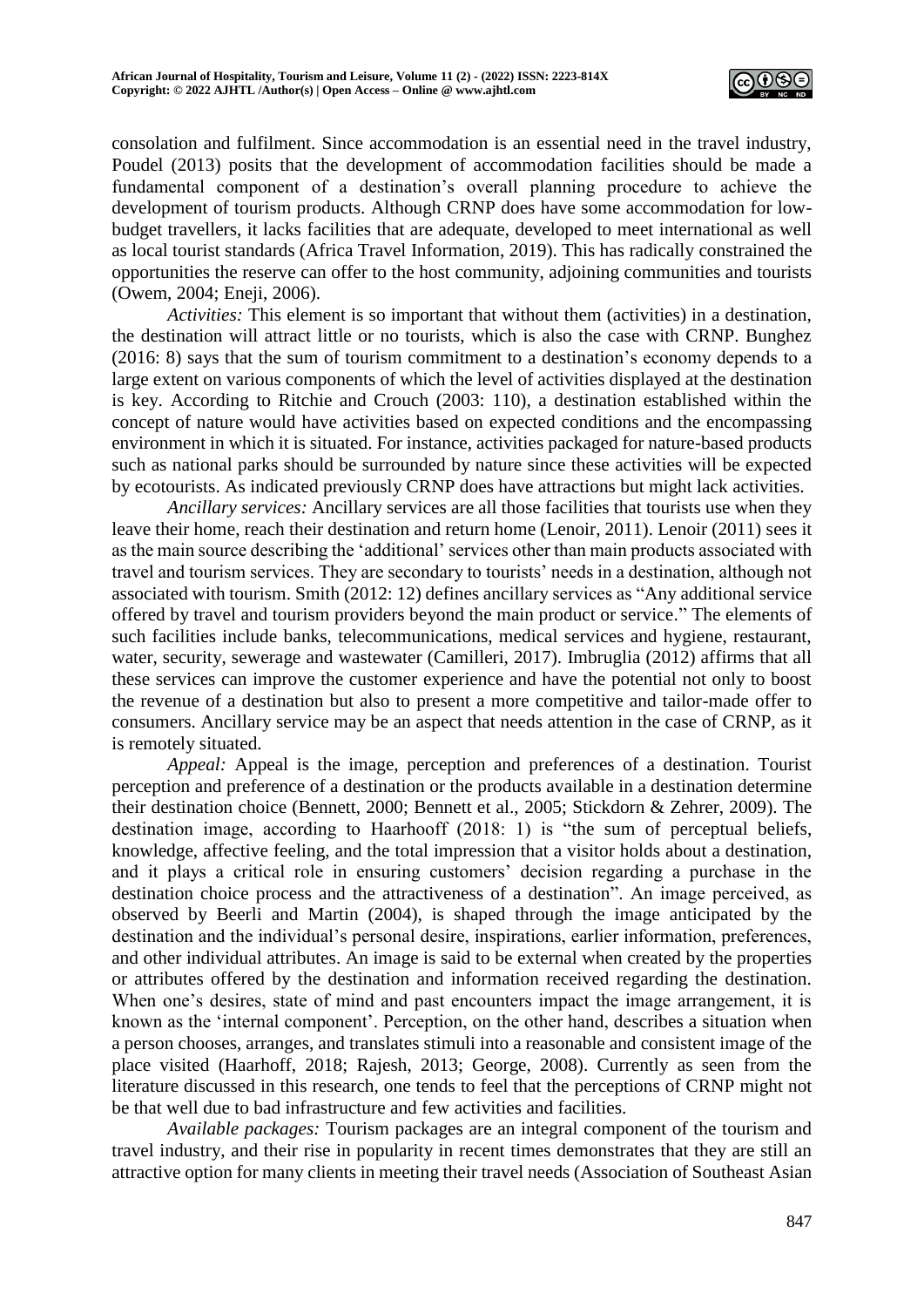

Nations (ASEAN, 2015). Destination packages can be seen as the coming together of various services and products designed by tour organisers, including products and services such as transfer and transport services, guided safari tours, lodging services, food, entertainment (theatre performance and stage show), shopping, events/festivals, car hire, tourist guiding services and tours, venue and equipment hire (ASEAN, 2015). Currently CRNP has little packages available to ecotourists.

# *Cross River National Park (CRNP)*

CRNP is one of seven national parks in Nigeria (National Park Service, 2000) and is located between latitude 6° 05' N and longitude 9° 02' E in Cross River State, Nigeria (Oshuntokin, 2001). The park has two divisions: the Oban and Okwangwo. The Oban division is approximately 3 000 km² south-east of Nigeria and lies south and east of a loop of the Cross River and extending along the Cameroon border (Obong et al., 2013). The Okwangwo division is located in the northern part of the reserve and covers 1 000 km² making it a total land area of about 4 000 km² with central coordinates of 5° 25' N and 8° 35' E, aerial coverage of 280 000 ha. This study will focus on the Oban division, with limited tourism products.

Oban area is a tropical rainforest with unique experiences and one of the United Nation's acclaimed biodiversity hotspots (Adamu, 2008). CRNP harbours the following nature-based products: a number of waterfalls, beautiful mountains, a botanical garden and herbarium, numerous wildlife (bird species, gorillas and some antelope), a zoological garden and fishing opportunities to name but a few (Ngoka, 2013). A visitor to the Oban division can access the park through the Yala-Wukarri-Katsina-Ala-Ikom highway or the Abuja-Makurdi-Ikom highway by car, making the park accessible.

Current facilities include a guest house and hostel for students and low-budget travellers (Africa Travel Information, 2019). Ngoka (2013: 6) states that only 3,5 % of the reserve is used for tourism, and the few tourists that visit the park mainly consist of domestic tourists. Besides the lack of accommodation that has been identified as affecting tourist numbers to the park, other factors are accessibility of the park's tourism products, as the park has little infrastructure such as roads within the park and distance from major cities. A positive aspect is that a significant part of the park has remained untouched and unattainable, which adds to the park's authenticity and beauty.

# **Method of research**

This research made use of quantitative research approach. The sampling technique followed in this study, was non-probability sampling by means of convenience sampling. The target population for the study is derived from tourists to Obudu Mountain Resort (survey site). Since the CRNP receives almost no tourists (Ngoka & Lameed, 2013), there was a need to survey a tourist destination with similar ecotourism features. Obudu Mountain Resort was selected for the survey, since firstly it is one of the significant ecotourism sites in the same state and the country at large with beautiful nature and is mainly visited by Nigerians. Secondly it is situated not too far from CRNP (Amalu et al., 2017) and thirdly, it receives a large volume of tourists per year, especially during the festive season.

The questionnaire used in this research was developed from work conducted by Saayman and Saayman (2006), Van der Merwe and Saayman (2008), Geldenhuys et al. (2016), Saayman et al. (2009), Oberholzer et al. (2010) and Reynolds and Braithwaite (2001). The questions were divided in four sections. Section A contained respondents' demographic information; section B determined tourists' accommodation preferences, section C obtained tourists' travel motives and elements of tourism products for consideration when choosing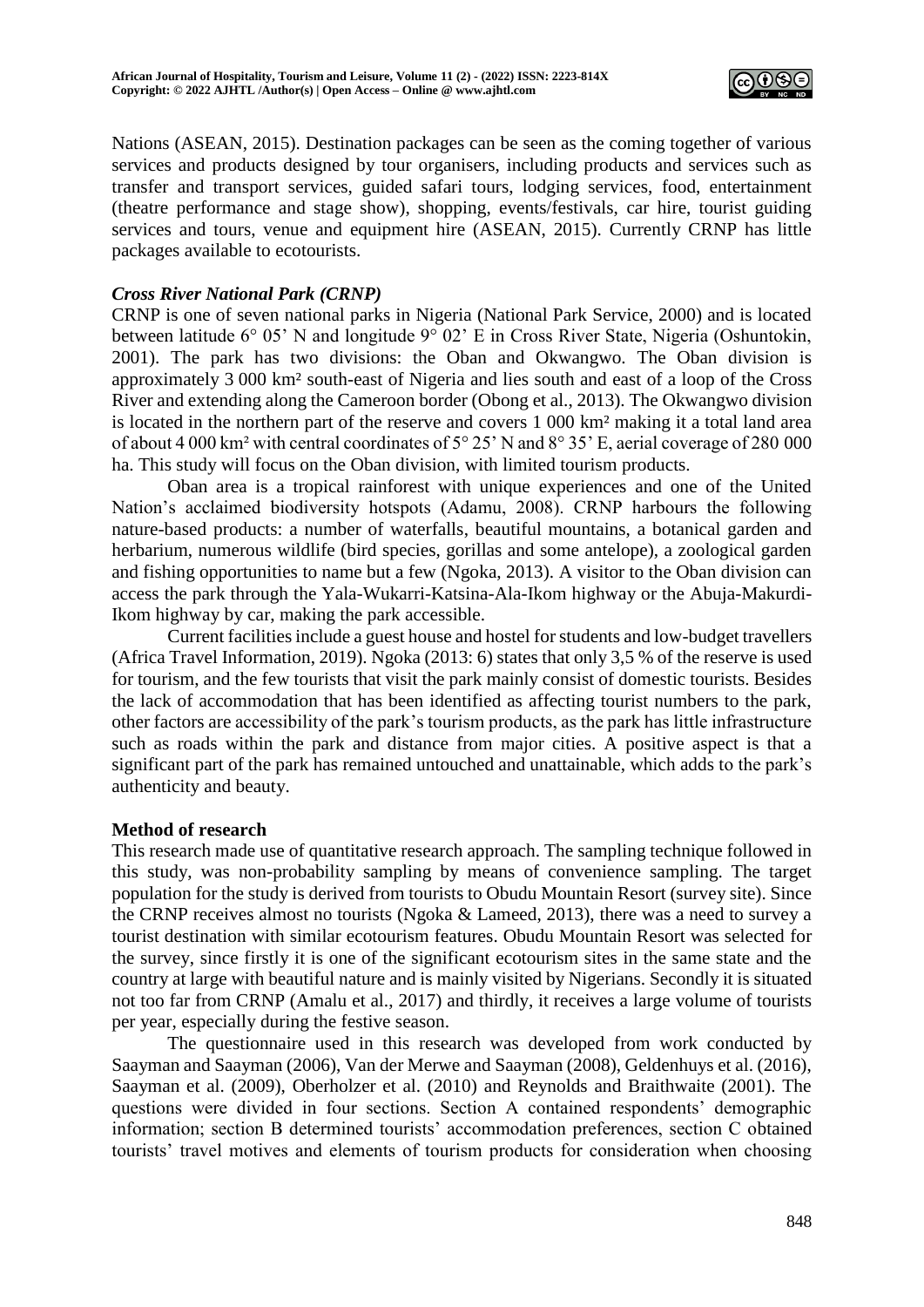

tourism destinations and section D determined ecotourists' product preferences and potential ecotourism products.

The questionnaires were administered to the tourists at Obudu Mountain Resort (survey site) and were completed between December 2019 and February 2020. Verbal permission was obtained from each respondent before handing them the questionnaire. In the end, a total of 293 usable questionnaires were completed. Data analysis consists of two phases. The first phase is a descriptive analysis of the respondent's demographic profile involving frequency analysis and percentages. The second phase was a factor analysis. The factor analysis was conducted using the Statistical Package for the Social Sciences (SPSS) software. An exploratory factor analysis (EFA), principal component analysis (PCA) and a pattern matrix (PM) were applied for the investigation. The study received ethical clearance and the ethics number is NWU-01439-19-A4.

# **Results**

The results of this study are divided into three sections: firstly, the demographic profile of respondents, secondly their preferred accommodation type, and thirdly a factor analysis regarding travel motives, activities, and facilities/amenities.

## *Demographic profile*

The result disclosed that 62 % of the respondents were male, and 38 % were female. The average age of respondents was 32 years. Sixty-one percent cent of respondents were single while 33 % were married. Ninety-eight percent of respondents were Nigerians with just 2 % foreigners. With respect to participants' level of education, 47 % of respondents had a degree, 18 % had a diploma, 16 % a secondary school qualification and 1 % had a primary school qualification. Respondents employed by an employee were 41 % while self-employed respondents represented 24 %. This is followed by 20 % who were students and 13 % who were unemployed. The monthly income of respondents indicates that the largest percentage of respondents (24 %) falls within the monthly income bracket of N 200 000 to N 300 000 (USD 521,60 to USD 782,40) which was followed by N 50 000 to N 100 000 (USD 119,80 to USD 240,52) at 20 %, and N 20 000 to N 50 000 (USD 47,92 to USD 119,80) representing 17 %.

Forty-four percent of tourists who took part in the study went on vacation only once a year, 36 % travelled twice a year while 17 % represent those who travelled three times per year. The majority of participants (49 %) travelled in a group comprising 3 to 5 people and 36 % represents a travel group of 1 or 2 people. With regards to preferred holiday destination, most of the respondents (40 %) indicated that nature-based areas/national parks are their holiday destination of choice, while 32 % preferred to visit resorts. The majority of respondents (55 %) made use of a private vehicle to travel to the destination, while 33 % used public transport and only 7 % made use of 4-wheel drive vehicles.

The demographic profile of the research assists in contextualising this research in the following manner, first enable the reader to compare this finding with similar research in Nigeria and other countries, second the profile of tourists can assist in the development of products as one now knows composition of the possible visitor and last this supply valuable information for marketing at after product development.

## *Preferred accommodation categories and types*

Tourists' accommodation needs and preferences, especially on aspects such as accommodation type, are important since it plays a critical role in product development (Saayman & Van der Merwe, 2017). The result of the analysis of respondents' accommodation type displays that the most preferred accommodation type was self-catering accommodation units (39 %). This is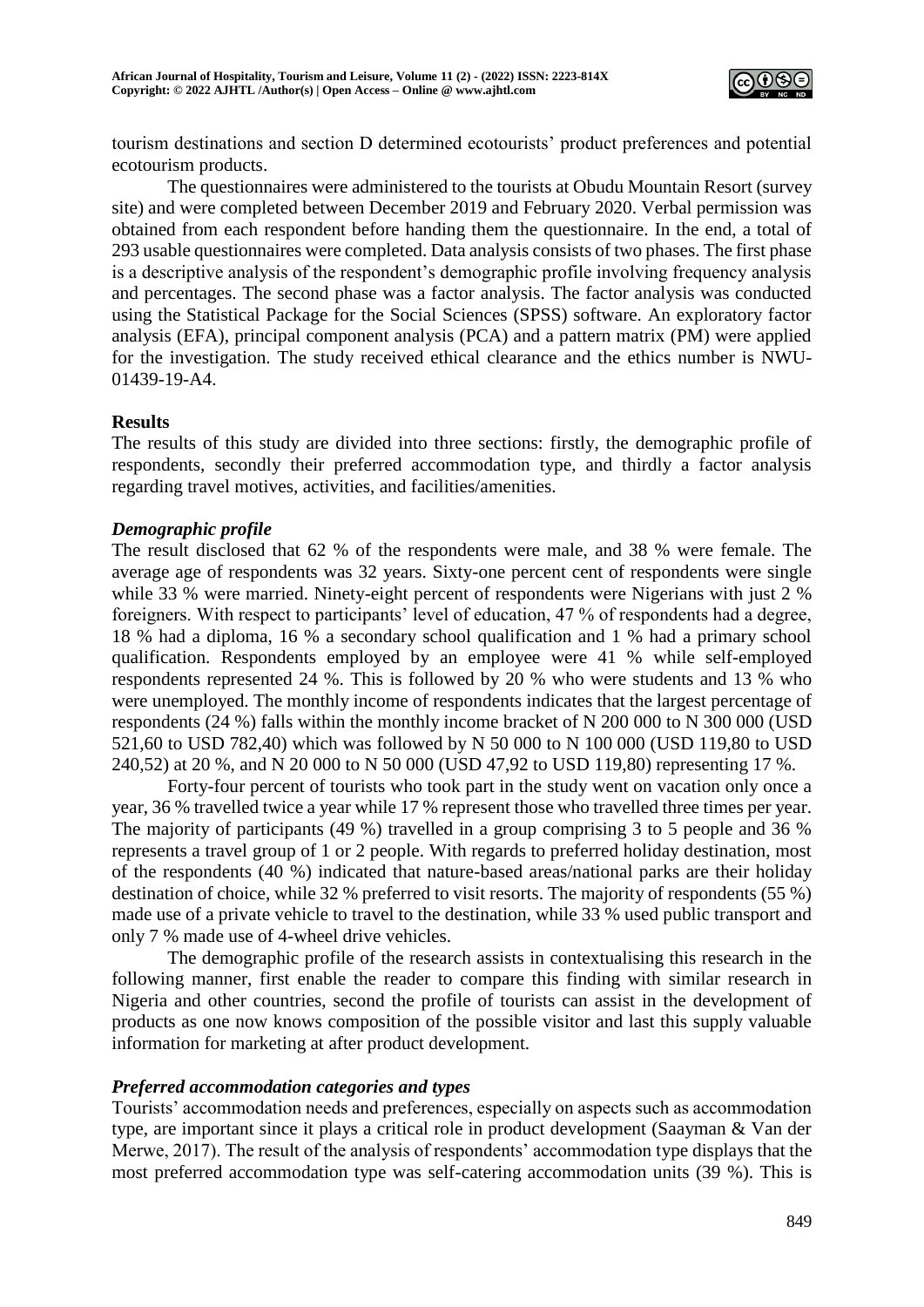

followed by full-board accommodation with 35 %, while 26 % of the respondents indicated that they prefer Bed & Breakfasts. These results are in agreement with the study done by Saayman and Van der Merwe (2017) who identified ecotourists' accommodation needs and preferences, where self-catering were identified as a sought-after accommodation type for nature-based tourists.



Figure 1: Accommodation categories

Accommodation is one of the most common demands, as it enhances tourist experience in a destination (Weaver & Oppermann, 2000). The results in Figure 2 indicate that the majority of the respondents (27 %) preferred a rondavel (round type of sleeping unit), followed by a log cabin with 20 %. Seventeen per cent preferred chalets and 12 % went for huts (a small house with only one or two rooms, made of wood, mud, grass, or stones). Nine per cent of the respondents chose guesthouses, some respondents (8 %) preferred camping, while those who preferred glamping and hotel consisted of 4 % and 3 % respectively. This result agrees with Kruger et al. (2017: 3), who is of the opinion that today's tourist prefers an accommodation type that is nature based. It is also similar to the findings of Van der Merwe and Slabbert (2018: 4) regarding tourists' preference for accommodation such as rondavels, chalets, camping and log cabins. Therefore, possible accommodation developments for CRNP will be rondavels, log cabins or chalets. There is a need for a self-catering as most respondents prefer self-catering. There is also a relatively larger percentage that prefer Bed & Breakfast as well as full-board accommodation. Therefore hotels/lodges and guesthouses as accommodation type can also be considered to cater for the more upmarket tourist.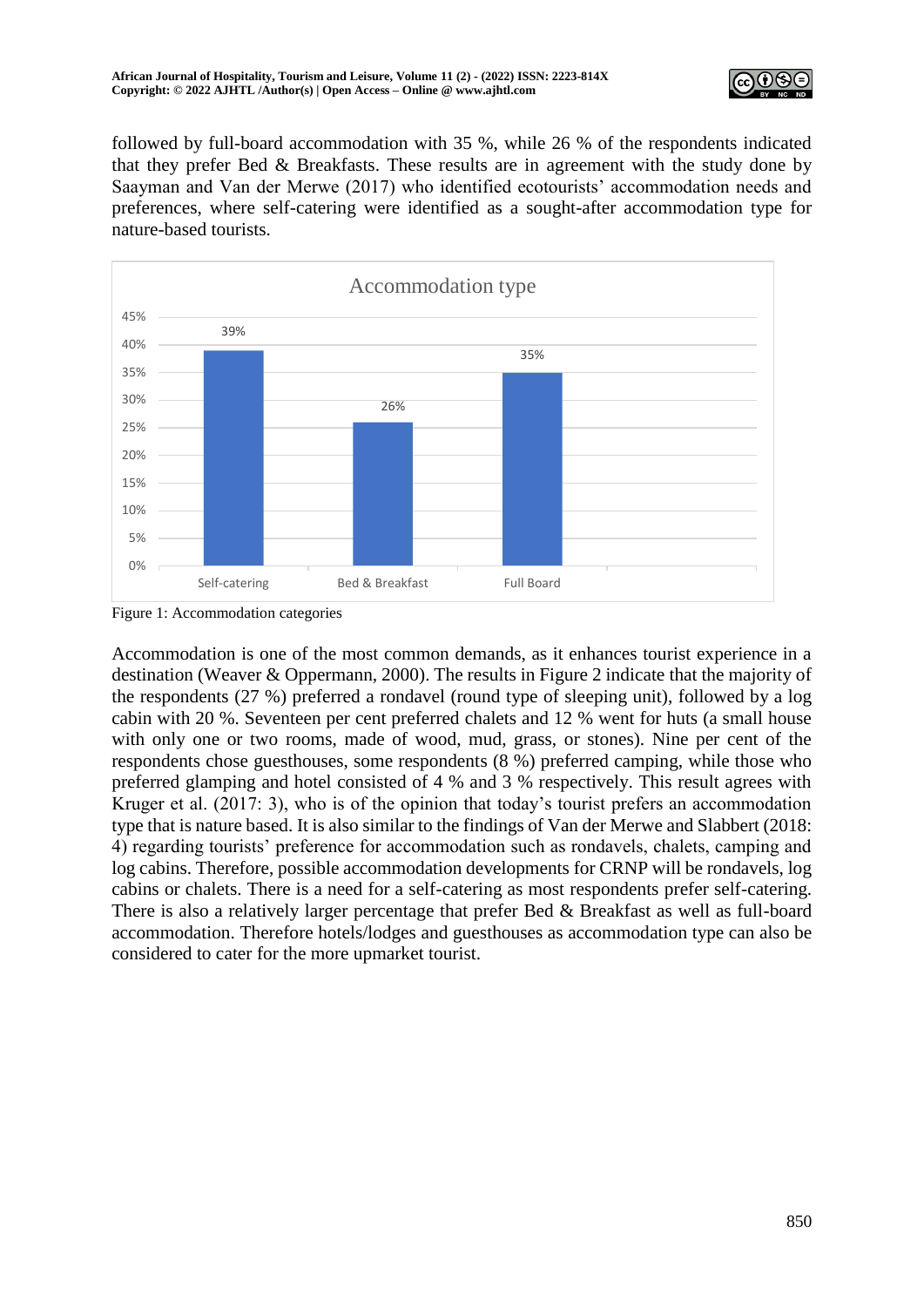



Figure 2: Accommodation type

# *Factor analysis*

To further assist in reaching the aim of the research, three different factor analysis were conducted. Firstly the travel motives of the respondents were analysed. This was done to determine why ecotourists travel to natural areas, which will guide CRNP in what is needed to address ecotourists' needs. Secondly respondents' preferred activities were analysed. This will guide CRNP in what activities are needed to attract ecotourists to the park. Lastly ecotourists' preferred facilities were analysed to establish what facilities are needed in CRNP to be successful as ecotourism product.

# *Factor analysis: Travel motive*s

For the purpose of this study, a principal component exploratory factor analysis was used. This basically involves extracting the factor, retaining the factor and factor rotation as demonstrated by Patil et al. (2008). By using the principal component exploratory factor analysis, five factors were identified explaining 62 % of the variation data. The higher this value the better the factor loadings. The levels of agreement with the importance of the identified potential motives of ecotourists were accessed using a 5-point Likert scale. For each of the factors, the mean value (is the integral of a continuous function of one or more variables over a given range divided by the measure of the range), Cronbach's Alpha (A low Cronbach alpha can be due to a low number of questions, poor inter-relatedness between items or heterogeneous constructs. If too high, it may suggest that some items are redundant as they are testing the same question but in a different guise) and inter-item correlation (Inter-item correlations examine the extent to which scores on one item are related to scores on all other items in a scale) were examined (Piedmond, 2014; Tavakol & Dennick, 2014). The identified factors are shown in Table 1. The factor components for tourists' travel motives were labelled as Fauna and flora (Factor 1), Socialisation (Factor 2), Relaxation (Factor 3), Experiences (Factor 4) and Events and conferences (Factor 5) (Table 1). Factor 1 (Fauna and flora): Five items were loaded, namely, to see plants, for bird-watching opportunities, to see endangered species, for the scenic beauty, and to take photos of plants and animals.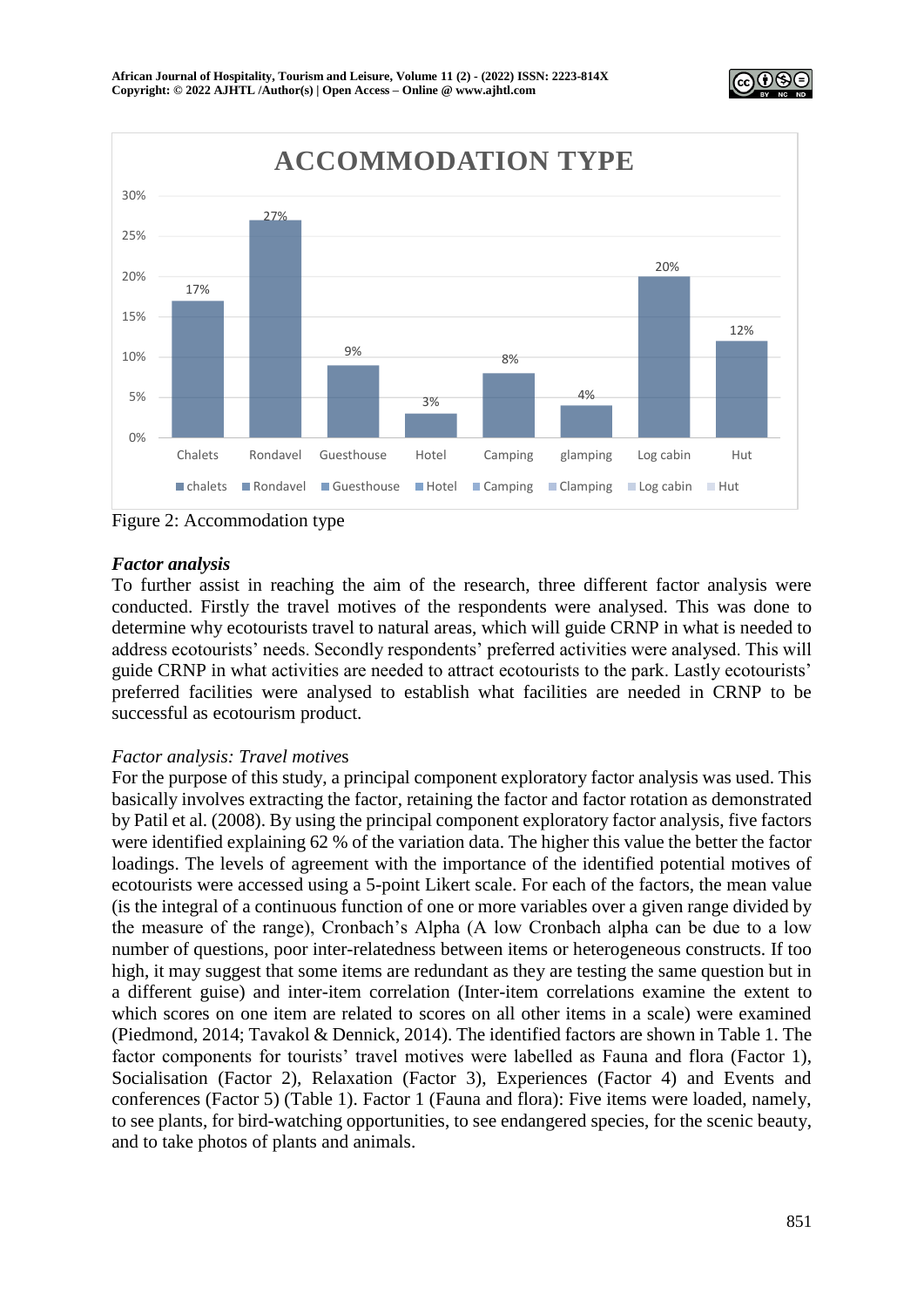

| <b>Factor Components</b>        |        |     |               |    |            |    |             |    |             |     |
|---------------------------------|--------|-----|---------------|----|------------|----|-------------|----|-------------|-----|
| 62 % variance explained         | Factor | 1:  | Factor        | 2: | Factor     | 3: | Factor      | 4: | Factor      | 5:  |
|                                 | Fauna  | and | Socialisation |    | Relaxation |    | Experiences |    | Events      | and |
|                                 | flora  |     |               |    | and escape |    |             |    | conferences |     |
| Cronbach's Alpha                | 0,815  |     | 0,723         |    | 0,546      |    | 0,668       |    | 0,471       |     |
| Inter-item correlations         | 0,466  |     | 0.371         |    | 0,236      |    | 0,394       |    | 0,346       |     |
| Mean value                      | 4.04   |     | 4,20          |    | 4,35       |    | 4,26        |    | 3,78        |     |
| <b>Constructs</b>               |        |     |               |    |            |    |             |    |             |     |
| To see plants                   | 0,815  |     |               |    |            |    |             |    |             |     |
| For bird watching opportunities | 0,716  |     |               |    |            |    |             |    |             |     |
| To see endangered species       | 0,702  |     |               |    |            |    |             |    |             |     |
| For the scenic beauty           | 0,701  |     |               |    |            |    |             |    |             |     |
| To take photos of plants and    | 0,685  |     |               |    |            |    |             |    |             |     |
| animals                         |        |     |               |    |            |    |             |    |             |     |
| To meet new people              |        |     | $-0.643$      |    |            |    |             |    |             |     |
| For wildlife experience         |        |     | $-0.643$      |    |            |    |             |    |             |     |
| To socialise with friends       |        |     | $-0,470$      |    |            |    |             |    |             |     |
| For my personal wellbeing       |        |     | $-0,346$      |    |            |    |             |    |             |     |
| For relaxation                  |        |     |               |    | 0,756      |    |             |    |             |     |
| To get away from a regular      |        |     |               |    | 0,741      |    |             |    |             |     |
| routine                         |        |     |               |    |            |    |             |    |             |     |
| To explore new destinations     |        |     |               |    | 0,723      |    |             |    |             |     |
| To explore new areas            |        |     |               |    | 0,672      |    |             |    |             |     |
| To spend time with family       |        |     |               |    | 0,401      |    |             |    |             |     |
| For new experiences             |        |     |               |    |            |    | 0.807       |    |             |     |
| To see the Big Five             |        |     |               |    |            |    | 0,780       |    |             |     |
| To attend events                |        |     |               |    |            |    |             |    | 0,802       |     |
| To attend conferences           |        |     |               |    |            |    |             |    | 0.591       |     |

Table 1: Factor analysis: Travel motives

This research concurs with previous work done by Saayman and Van der Merwe (2007) and Kruger and Saayman (2010) on the travel motives of tourists to national parks in South Africa, who found that seeing certain animal species and scenic beauty as important travel motives for wildlife tourists. Factor 2 (Socialisation) included items such as meeting new people, a wildlife experience, socialising with friends, and for personal wellbeing. This research is in accordance with research by Toa et al. (2004), who looked into motivations of Asian tourists travelling to Taiwan's Taroko National Park, and Yoon and Uysal (2005), who observed travel motivations of Australian tourists to US national parks and nature areas. These studies all seem to find socialisations as a key motive for ecotourists visiting nature-based tourism attractions. Factor 3 (Relaxation and escape) with a mean value of 4,35 was identified. This is also the highest mean value of the five factors, making this one of the most important factors. This factor includes constructs such as relaxation, getting away from a regular routine, exploring new destinations, exploring new areas and spending time with family. This research is in accordance with research by Toa et al. (2004), who looked into motivations of Asian tourists travelling to Taiwan's Taroko National Park, who observed travel motivations of Australian tourists to US national parks and nature areas and identified relaxation and escape as a key motive for ecotourists visiting nature-based tourism attractions. Factor 4 (Experience) included constructs such as new experiences and seeing the Big Five. The factor loading portrays participants' great interest in products and activities that provide experiences. Factor 5 (Events and conferences) was labelled with constructs such as attending events and attending conferences. Events and conferences are not traditionally an associated travel motive for nature-based tourism products; therefore, something out of the unordinary and more associated with events tourism (Park et al., 2008).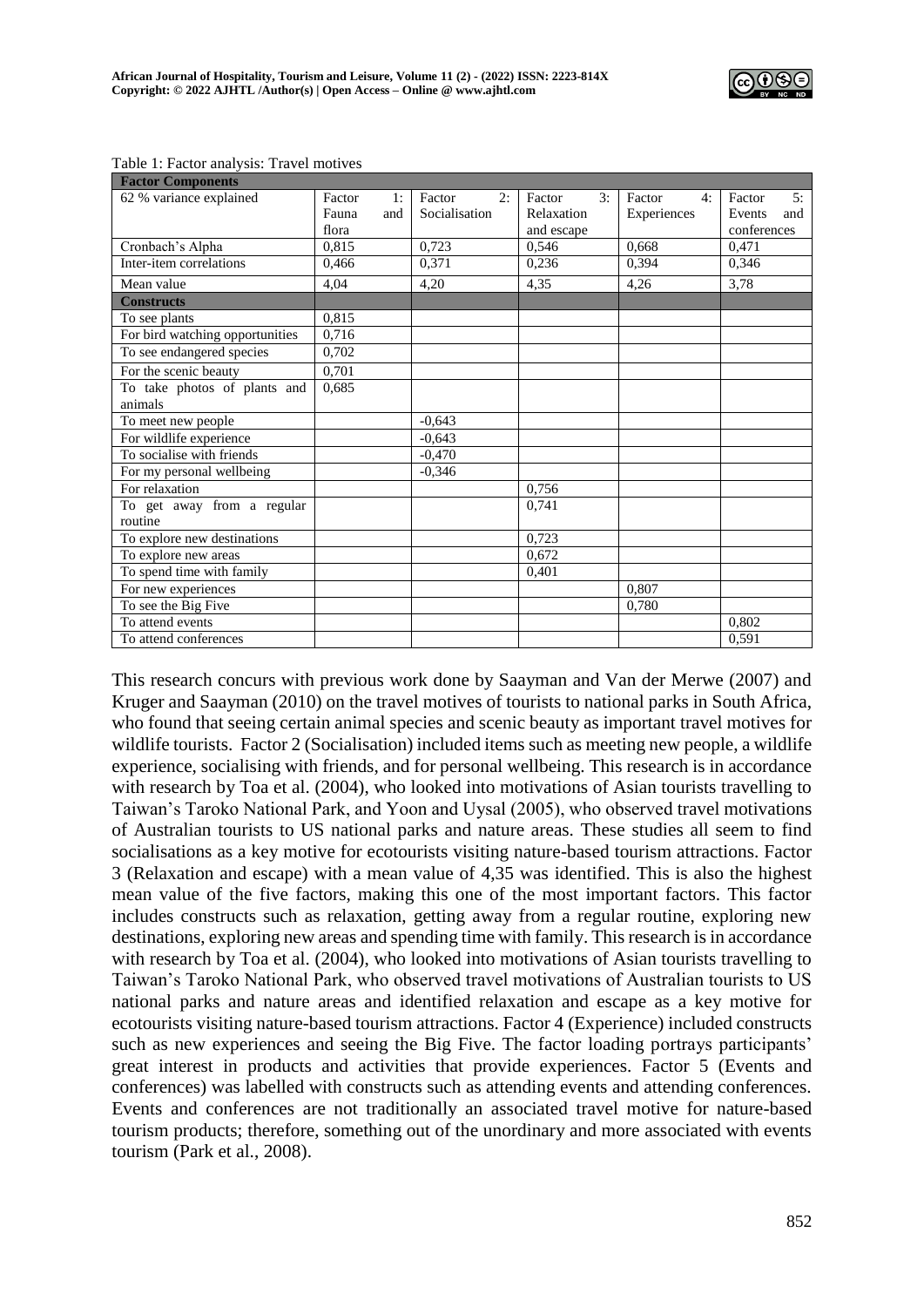

Therefore, to attract ecotourists to CRNP, park management need to make sure the products they develop give tourists the opportunity to relax, socialise and experience nature.

## *Factor analysis: Preferred ecotourism activities*

This factor analysis determined the preferred activities of the respondents (ecotourists) for nature-based products (Table 2). The principal component exploratory factor analysis was employed to confirm the validity of the construct contained in the questionnaire for the ecotourism products and it resulted in three factors explaining 60,5 % of the variables from which the test was calculated. The levels of agreement with the importance of the identified potential ecotourism products were accessed using a 5-point Likert scale. The constructs tested for ecotourism activities produced three factors, which include trail activities (Factor 1), wildlife viewing (Factor 2) and outdoor stays (Factor 3).

| <b>Factor components</b>    |            |    |       |         |    |          |                         |
|-----------------------------|------------|----|-------|---------|----|----------|-------------------------|
| 60,5 % variance explained   | Factor     | 1: | Trail | Factor  | 2: | Wildlife | Factor 3: Outdoor stays |
|                             | activities |    |       | viewing |    |          |                         |
| Cronbach's Alpha            | 0,626      |    |       | 0,822   |    |          | 0,298                   |
| Inter-item correlations     | 0,354      |    |       | 0,481   |    |          | 0,179                   |
| Mean value                  | 3,90       |    |       | 4,14    |    |          | 4,15                    |
| <b>Activity factors</b>     |            |    |       |         |    |          |                         |
| Minigolf course             | 0,881      |    |       |         |    |          |                         |
| Cycling                     | 0,802      |    |       |         |    |          |                         |
| Self-drive opportunities    | 0,722      |    |       |         |    |          |                         |
| Hunting and fishing         | 0.721      |    |       |         |    |          |                         |
| Guided safari tour          | 0,701      |    |       |         |    |          |                         |
| Boating/canoeing            | 0,650      |    |       |         |    |          |                         |
| Hiking trail                | 0,573      |    |       |         |    |          |                         |
| Horse riding                | 0,564      |    |       |         |    |          |                         |
| Gorilla tracking            |            |    |       | 0.880   |    |          |                         |
| Chimpanzee encounter        |            |    |       | 0,862   |    |          |                         |
| Observing the drill monkeys |            |    |       | 0,843   |    |          |                         |
| Bird watching               |            |    |       | 0,570   |    |          |                         |
| Game viewing                |            |    |       | 0,542   |    |          |                         |
| Picnicking and barbecuing   |            |    |       |         |    |          | 0,624                   |
| Camping                     |            |    |       |         |    |          | $-0.496$                |

Table 2: Factor analysis of ecotourism products and activities

Factor 1 (trail activities) contained constructs such as a minigolf course, cycling, self-drive opportunities, hunting and fishing, guided safari tour, boating/canoeing, hiking trail and horse riding. Moscardo and Saltzer (2004) work on memorable wildlife experience identified the type of activities as key factors, with trails as some of the most sought after type of activities. This research are therefore aligned with previous work. Factor 2 (wildlife viewing) consisted of constructs such as gorilla tracking, chimpanzee encounters, observing the drill monkeys, bird watching and game viewing. Constructs such as picnics and barbecues were representative of outdoor stays which form Factor 3. Factor 2 and 3 had the highest mean values, and therefore are seen as the most important factors and types of activities that need to be provided for ecotourists in CRNP. This shows that gorilla tracking would be a sought-after activity, as wildlife viewing were rated amongst the most important activities. Once more this is in accordance with research by Moscardo and Saltzer (2004) and van der Merwe and Saayman (2014). They found that viewing wildlife is vital in having a memorable experience and contributes to the travel motives of wildlife/ecotourists.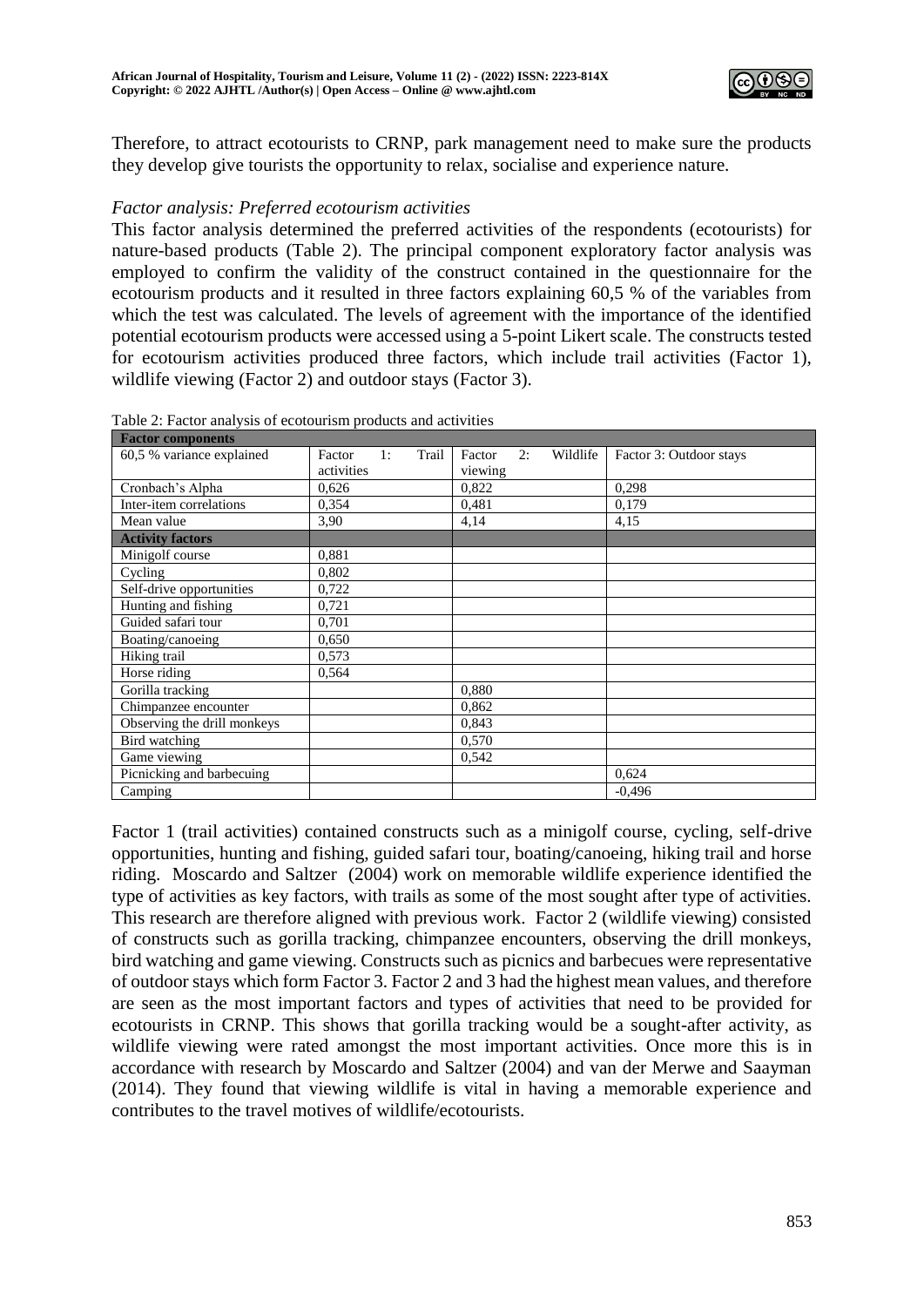

## *Factor analysis: Ecotourism facilities/amenities*

A factor analysis was used to identify the important factors that reveal the preference for particular ecotourism facilities by making use of a principal component exploratory factor analysis. The analysis resulted in three factors for ecotourism facilities, namely supporting facilities (Factor 1), security (Factor 2) and amenities (Factor 3). Similarly, a 5-point Likert scale was used to ascertain the level of agreement with the importance of the identified potential ecotourism products. Table 3 below presents the results.

| <b>Factor components</b>                     |                   |              |                          |
|----------------------------------------------|-------------------|--------------|--------------------------|
| Variance explained 60,5 %                    | Factor 1:         | 2:<br>Factor | Factor 3: Food amenities |
|                                              | Ancillary service | Adequacy     |                          |
| Cronbach's Alpha                             | 0.723             | 0.642        | 0.581                    |
| Inter-item correlations                      | 0,396             | 0,381        | 0,329                    |
| Mean value                                   | 4,46              | 4,35         | 4,56                     |
| <b>Facilities/amenities factors</b>          |                   |              |                          |
| Excellent road infrastructure in the park    | 8,819             |              |                          |
| Provision of adequate power (electricity)    | 0,683             |              |                          |
| Swimming pool                                | 0.659             |              |                          |
| Provision of communication facilities        | 0.542             |              |                          |
| Basic security facilities                    |                   | $-0,781$     |                          |
| Provision of adequate water supply           |                   | $-0.729$     |                          |
| Provision of adequate nature trails for park |                   | $-0.462$     |                          |
| viewing                                      |                   |              |                          |
| <b>Braai</b> facilities                      |                   |              | 0.743                    |
| Parking space                                |                   |              | 0,730                    |
| <b>Restaurant services</b>                   |                   |              | 0.348                    |

Table 3: Factor analysis of ecotourism facilities/amenities

Factor 1 (ancillary services) had the second highest mean value (4,46), making this an important aspect for ecotourism facilities. This factor includes constructs such as: excellent road infrastructure in the park, provision of adequate power, swimming pool and provision of communication facilities. Factor 2 (adequacy) had the lowest mean value of 4,35 with three constructs, namely basic security facilities, provision of adequate water supply and provision of adequate nature trails for park viewing. Factor 3 (food amenities) consisted of three constructs, namely braai facilities, parking space and restaurant services. This factor had the highest mean (4,56) of the three factors, confirming yet again the importance of food and related facilities at tourism products (Camilleri, 2017: 16). This importance can be reflected in the fact that these facilities can enhance tourists' experience and contribute to increasing the quality of production, service delivery and also increase remote destinations' supply of tourism products and services (Imbruglia, 2012). This information shows that park management need to develop supplementary services such as a swimming pool and braai/picnic area. A restaurant would be a good option as well as good communication facilities (cell phone reception etc.).

## **Discusion and implications**

The first finding of this research is that for the first time CRNP management has knowledge of the profile and travel motives of potential ecotourists to the park. The results revealed that possible ecotourists to CRNP will be mainly Nigerians with a small percentage of international visitors, looking to relax. Matched to research by Kruger and Saayman (2010) and Hermann et al. (2016), conducted at South African National Parks, domestic visitors were the largest market. This product development must predominantly be focussed on the domestic market. However, due to CRNP having gorilla tracking, which is a sought-after ecotourism activity for Europeans and American tourists (MacKay & Campbell, 2012), park management must also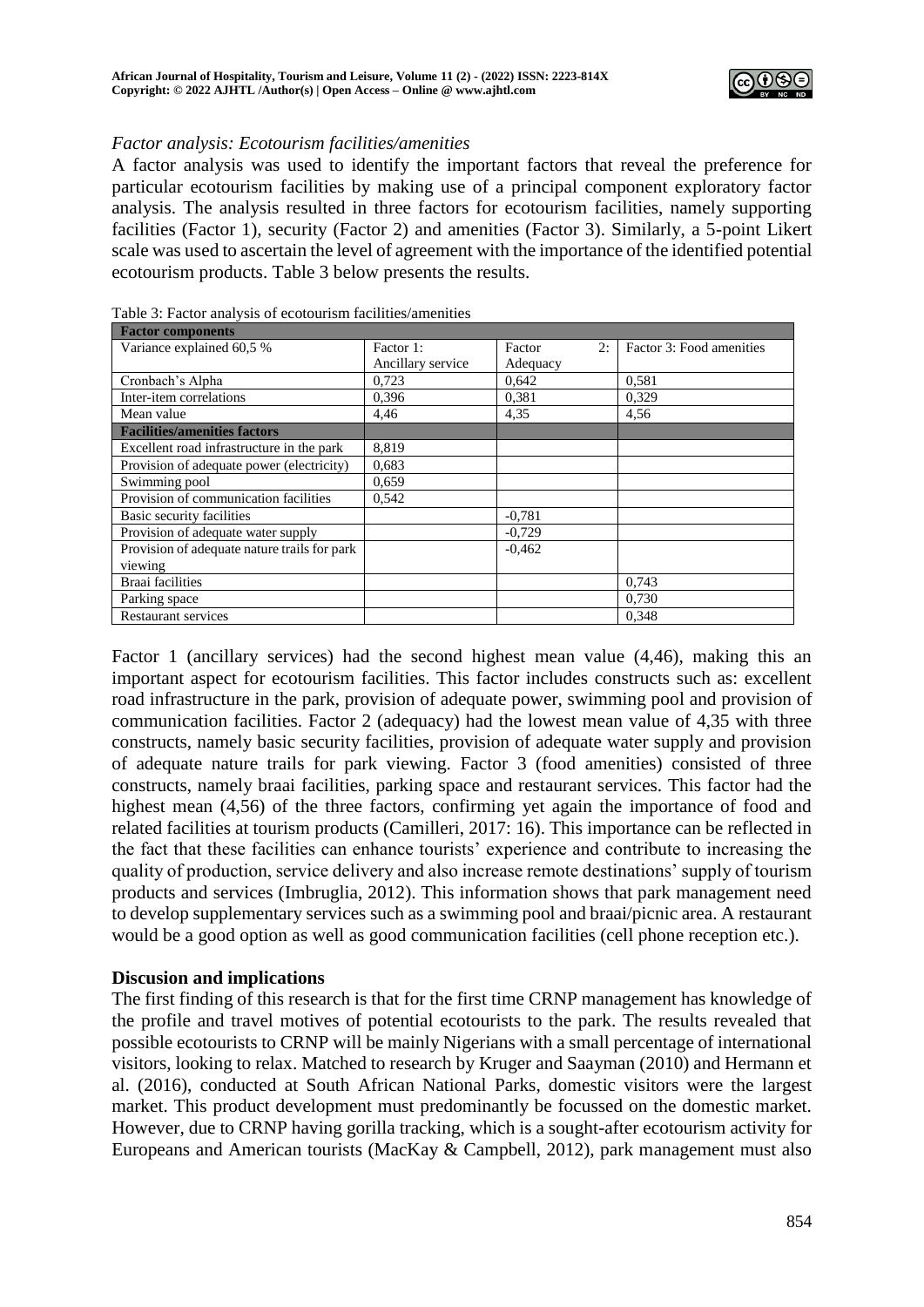

cater for international visitors. This can be the cream of crop activity for this park, pricing at higher pricing bringing in high-end revenue.

The second finding of the research is that it determined the accommodation preferences of potential ecotourists to the park. It is clear that park management must develop self-catering units, accommodating two to four people. There is also need for full-board accommodation, in other words, more upmarket lodging. The most preferred type of accommodation indicated by the respondents was rondavels (round shaped accommodation structure) log cabins (accommodation built from wood locks) and chalets. Therefore, these types of accommodation units are recommended for CRNP. Although these types of accommodation are not new to naturae based tourism, and identified in previous research, and commonly used all over Africa in protected areas, it confirms again their popularity. Although these types of accommodation are not new to ecotourism products (Kruger et al., 2019), and identified in previous research, and are commonly used all over Africa in protected areas, it confirms again their popularity. However, the authors are of the opinion that the accommodation preferences for the international market might be slightly diverse, and more luxury accommodation could be required (Kruger et al., 2019). This is also an area of research for future research projects.

The third, and maybe one of the most important findings of this research, was to establish possible activities for tourists to partake in at CRNP. Trails as well as wildlife viewing were activities that strongly stood out. Therefore, besides the current gorilla tracking, park management can develop hiking trails, self-guided walking trails to the waterfall and guided walking safaris. One of the main problems in the park is infrastructure such as roads to drive on, but these trails will not be as difficult to develop. The development of trails will have a smaller environmental impact (Wolf et al., 2019) than the development of roads. A second type of activity that can be developed is leisure activities, such as minigolf and cycle routes. These developments can be developed at the accommodation section in the park and will contribute to relaxation and socialisation of tourists visiting the park.

The fourth and last finding of the research was the identification of facilities/amenities that need to be developed. Ancillary facilities/services came out strongly, which were also identified in the literature study as important (Lenoir, 2011). In the case of this research electricity supply and communication facilities to name a few were identified. Therefore, it will be key in product development in the park to have reliable electricity supplies or renewable solar energy and good communication networks. Communication is vital in any tourism product; if potential tourists are not able to communicate with the product owners, make bookings etc., it will result in low booking numbers. Again today, this is relatively easy to install with various new technology on the market.

## **Conclusion**

In conclusion, the aim of this research was to determine the key aspects for ecotourism product development at CRNP. The results of this research are in agreement with previous literature (Kruger et al., 2017: 3; Bunghez, 2016: 8; Van der Merwe & Slabbert, 2018: 4; Haarhoff, 2018: 4–6; Verma, 2016: 1; Imbruglia, 2012: 94; ASEAN, 2015: 9) and found that accommodation, facilities and activities are key to product development. The research made the following contributions to the field of research: Firstly it identified key aspects for ecotourism product development for GRNP and potentially for other protected areas in Nigeria as well. Secondly, this was the first time that such research was conducted in Nigeria, making a contribution to literature regarding natural area tourism research in Nigeria. A third contribution of the research is a comprehensive summary of literature regarding product development for tourism products. The authors would like to make the following recommendations. Ecotourism product owners cannot just accept product development in protected areas, and markets would be the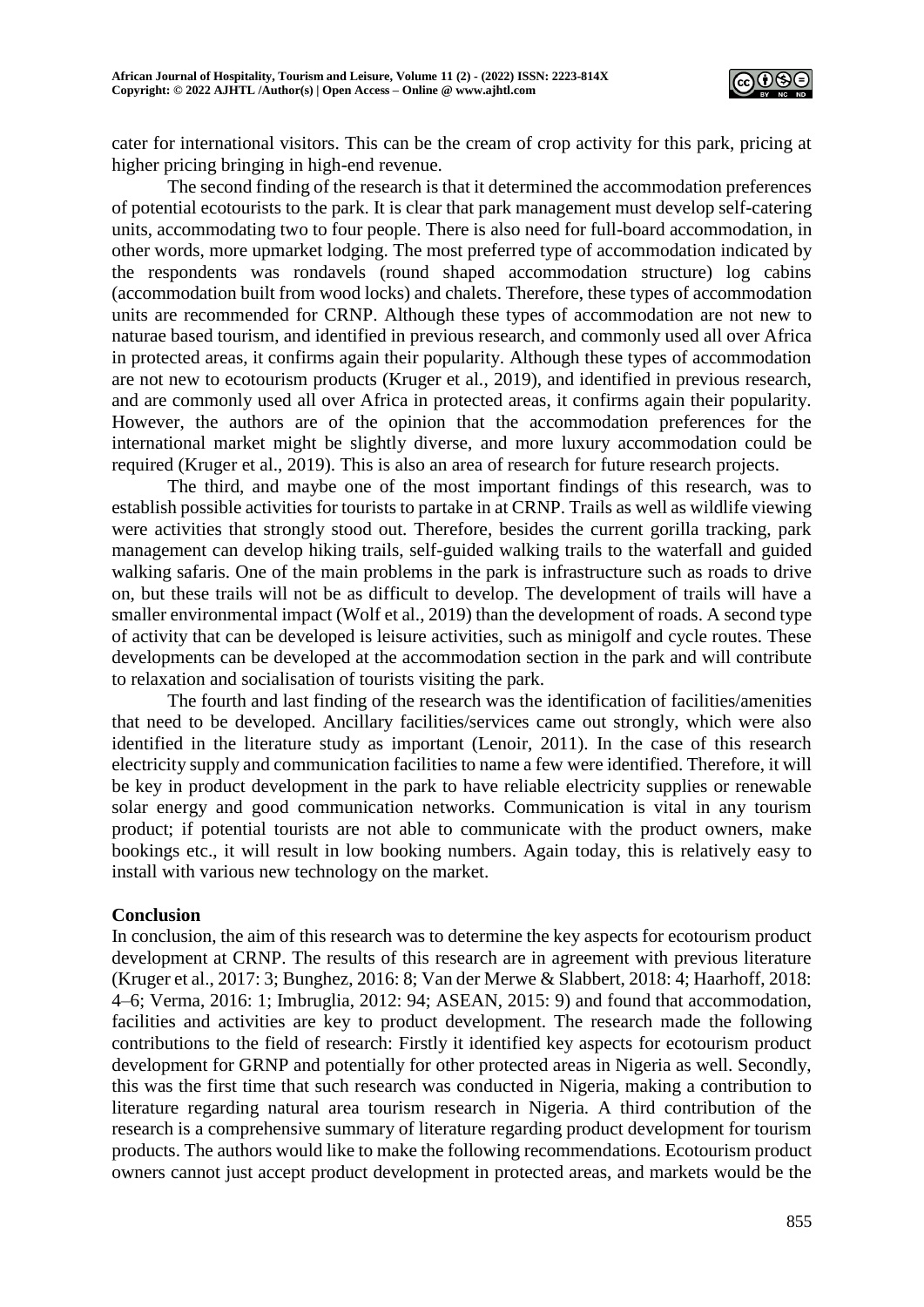

same for different protected areas and countries. However, much of the findings of this research are in line with previous work. Most respondents were from Nigeria; therefore, it is recommended that feature research must investigate international visitors to Nigeria's product preferences as this may differ from the local market.

# **References**

- Acha-Anyi, P. N. (2014). *Developing a Sustainable Community Tourism Strategy for Townships: The Case of Soshanguve*. Unpublished PhD Thesis, North-West University Potchefstroom .
- Adams, K. M. (2012). *Ethnographic Methods*. In L. Dwyer, A. Gill, & N. Seetaram .(Eds.). *Handbook of Research Methods in Tourism: Quantitative and Qualitative Approaches*  (pp. 339-351). Cheltenham: Edward Elgar.
- Adamu, U. (2008). An Assessment of the Socio-economic Importance of Non-timber Forest Products (NTFPs) in Jema'a Local Government Area, Kaduna State. *Proceedings of the 50th Annual Conference of Association of Nigerian Geographers,* Calabar, pp. 126-130.
- Adetola, B.O., Alarape, A.A. & Ayodele, I.A. (2021). Forest Resources as Ecotourism Attraction: Cross River National Park, Nigeria*. Ruhuna Journal of Science,* 12(1), 26- 39.
- Africa Travel Information. (2019). *Nigeria: Cross River National Park*. Available at <https://www.africa-travel-info.co.za/country/country/40/nigeria>[Retrieved February 06, 2022].
- Amalu, T. E., Duluora, E. I., Otop, O. O., Omeje, V. U. & Emeana, K. S. (2017). Assessment of Tourists' Patronage of Obudu Mountain Resort, Cross River State, Nigeria. *Journal of Hospitality and Management Tourism,* 8(4), 32-41.
- Anuar, A. N. A., Ahmad, H., Jusoh, H. & Hussain, M. Y. (2012). Understanding the Factors Influencing Formation of Tourist Friendly Destination Concept. *Journal of Management and Sustainability,* 2(1), 106-114.
- ASEAN (Association of Southeast Asian Nations). (2015). Source and Package Tourism Product and Services. Assessor manual. Available at https://nanopdf.com/download/amsourcepackagetourismprodserv230415\_pdf [Retrieved June 02, 2019].
- Ayeni, D. A. & Ebohon, O. J. (2012). Exploring Sustainable Tourism in Nigeria for Development Growth. *European Scientific Journal*, 8(208), 135-165.
- Ayeni, D. A. (2013). Sustainable Tourism Development: a Viable Option to Boost the Nigerian Economy. *International Journal of Education and Research,* 1(2), 1-12.
- Beerli, A. & Martin, J. D. (2004). Factors Influencing Destination Image. *Annals of Tourism Research*, 31(3), 657–681.
- Bennett, J. A. (2000). *Managing tourism services: a South African perspective.* Pretoria, Van Schaik.
- Bennett, J. A., Jooste, C. J. & Strydom, L. (2005). *Managing tourism services: a South African perspective.* Van Schaick, Pretoria.
- Bhuiyan, N. (2013). A Framework for Successful New Product Development. *Journal of Industrial Engineering and Management,* 4(4), 746-777.
- Buhalis, D. (2000). Marketing the Competitive Destination of the Future. *Tourism Management Journal*, 21(1), 97–116.
- Bunghez, C. L. (2016). The Importance of Tourism to a Destination's Economy. *Journal of Eastern Europe Research in Business and Economics,* 2016(1), 1-9.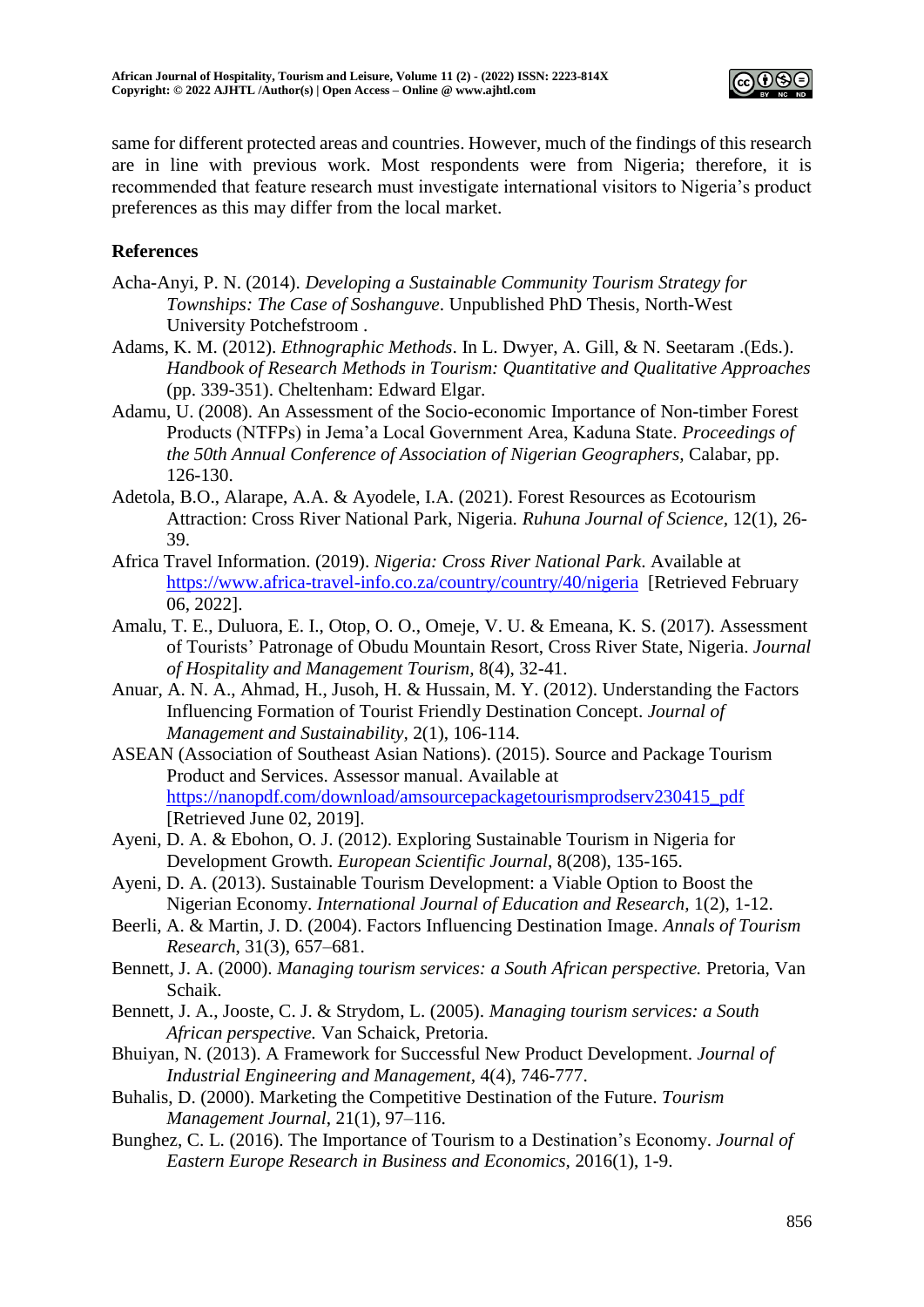

- Camilleri, M. A. (2017). Marketing Segmentation, Targeting and Positioning. In: M. A. Camilleri (Ed.). *Travel marketing, tourism economics and the airline product: an introduction to theory and practice.* Milan: Springer.
- Chaiboonsri, C. & Chaitip, P. (2008). A Structural Equation Model: Thailand's International Tourism Demand for Tourist Destination*. Annals of the University of Petrosani, Economics, Romania,* 8(1), 65–94.
- Commercii, D. (2001). *The Component of Tourism Product with Special Reference to the Game Lodge Product*. Johannesburg: University of Johannesburg (Unpublished Master's Dissertation).
- Conway, T. & Cawley, M. (2016). Defining Ecotourism: Evidence of Provider Perspectives from an Emerging Area. *Journal of Ecotourism*, 2(5), 1-17.
- Cooper, C., Fletcher, J., Fyall, A., Gilbert, D. & Wanhill S. (2008). *Tourism Principle and*  Practice. 4<sup>th</sup> ed. Harlow, England: Prentice-Hall.
- Crouch, G. I. & Ritchie, J. R. (2010). A Model of Destination Competitiveness/Sustainability: Brazilian Perspectives. *Rio De Janeiro*, 44(5), 1049- 1066.
- Dele, I., Oshinfowokan, G. O. & Ukeaja, H. (2018). Tourism as a Potential Source of Foreign Exchange in Nigeria: a Case Study of Yankari Game Reserve, Bauchi State. *International Journal of Humanities and Social Sciences Inventions*, 7(10), 27- 31.
- Eneji, V. C. O. (2006). Urban and Rural Dwellers' Consumption Pattern of Wildlife and its Impact on Biodiversity*. The case for Bekwarra and Calabar Urban of Cross River State, Nigeria.* Calabar: University of Calabar. (Degree – BSc.).
- Geldenhuys, L., Van der Merwe, P. & Saayman, M. (2016). Setting the Table for Mountain Tourism: The Case of a South African National Park. In H. Ritchins, & J. S. Hull (Eds.), *Mountain tourism: experiences, communities, environments and sustainable futures* (pp. 310-318)*.* Canada: CAB International.
- George, R. (2008). *Marketing Tourism in South Africa.* Cape Town: Oxford University Press.
- Geremew, Y. M., Alemayehu, H. B. & Meskele, A. T. (2017). Tourism Marketing Challenges and New Tourism Product Development Potentials: Practices from the Amhara National Regional State World Heritage Sites. *Journal of Hospitality and Management Tourism*, 8(1), 1-13.
- Goeldner, C. R. & Ritchie, J. R. B. (2009). *Tourism: Principles, Practices, Philosophies*. 9th ed. Hoboken, New Jersey: John Wiley and Sons, Inc.
- Gupta, R., Singh, N., Kirar, I. & Bairwa, M. K. (2015). *Hospitality and Tourism Management.* Noida: Vikas Publishing House.
- Haarhoff, R. (2018). Tourist Perceptions of Factors Influencing Destination Image: a Case Study of Selected Kimberly Resort. *African Journal of Hospitality, Tourism and Leisure,* 7(4), 1-21.
- Hermann, U.P., Van Der Merwe. P., Coetzee. W.J.L. & Saayman. M. (2016). A Visitor Motivational Typology at Mapungubwe National Park and World Heritage Site. *Acta Commercci.* 16(1), 1-7, http://dx.doi.org/10.4102/ac.v16i1.315
- Ijeomah, H. M. (2007). *Impact of Tourism on Perceived Poverty Alleviation in Plateau State, Nigeria.Oyo State*: University of Ibadan. (Thesis - PhD).
- Ijeomah, H. M. & Eniang, E. A. (2018). *Ecotourism and National Development in Nigeria: prospects and challenges.* Department of Forestry and Wildlife Management, University of Port Harcourt.
- Imbruglia, D. R. (2012). Ancillary Revenues in some Sectors of the Tourist Industry. *Rivista Di Sciencze Del Turismo,* 3(2), 1-28.
- Kiper, T. (2013). *Role of Ecotourism in Sustainable Development*. IntechOpen, Turkey.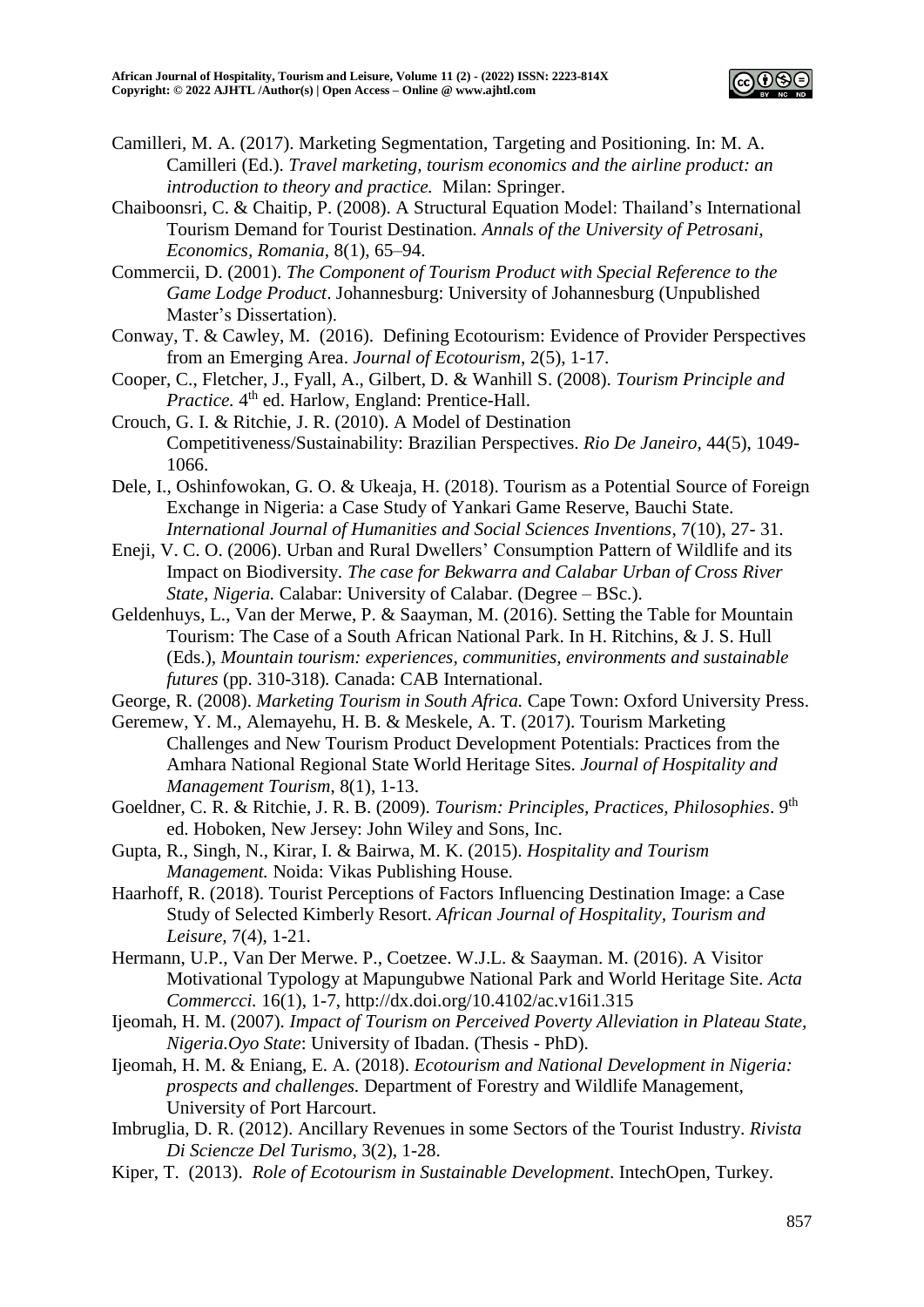

- Khunou, P. S. (2016). *Development of a Sustainable Community-Based Tourism Model: With Special Reference to Phokeng*. Unpublished PhD Thesis, Potchefstroom: North-West University.
- Komppula, R. (2001). New Product Development in Tourism Companies Case Studies on Nature-Based Activity Operators. *Paper presented at the 10th Nordic conference in tourism research,* 1-20 November 2001, Vaasa, Finland.
- Kruger, M., Van der Merwe, P. Saayman, M. & Slabbert, E. (2017). Understanding Accommodation Preferences of Visitors to the Kruger National Park. *Tourism and Hospitality Research,* 0(0), 1-16.
- Kruger, M. & Saayman, M. (2010). Travel Motivation of Tourists to Tsitsikamma and Kruger National Parks. *SA Journal of Wildlife Research,* 40(1), 93–102.
- Lenoir, A. (2011). *Ancillary Revenues in the Hotel Industry*. Available at [http://www.tourismintelligence.ca](http://www.tourismintelligence.ca/) [Retrieved August 18, 2019].
- Lubbe, B. A. (2003). *Tourism Management in Southern Africa.* Cape Town: Pearson Education and Prentice Hall.
- MacKay, K. J. & Campbell, J. M. (2012). Innovative Community Tourism in Uganda. *Teoros* [online], 31(3), 2012.
- Matthew, O. A., Ede, C., Osabohien, R., Ejemeyovwi, J., Ayanda, T. & Okunbor, J. (2018)*. Interaction Effect of Tourism and Foreign Exchange Earnings on Economic Growth in Nigeria*. Global business review, Sage.
- Medlik, S. (2011). *Dictionary of Travel, Tourism and Hospitality*. 3<sup>rd</sup> ed. Abingdon-on-Thames: Routledge.
- Middleton, V. T. C. & Clarke J. (2001). *Marketing in Travel and Tourism*. 3<sup>rd</sup> ed. Oxford: Butterworth-Heinemann.
- Nadube, P. M. & Akahome, J. E. (2017). Challenges Facing Customer Patronage of Tourism Destinations in South-South region of Nigeria*. An International Multi-disciplinary journal, Ethiopia*, 11(1), 100-114.
- National Park Service. (2000). *Nigeria National Parks Profile, National Park Service*. Abuja, pp. 3–8.
- Nchor, A., Ogogo, A & Ogar, T.O. (2017). Challenges of Funding Protected Areas: the Case of Cross River National Park, Nigeria. *International Journal of Business Research,* 5(12), 37-44.
- Ngoka, P. C. (2007). *Recreational Potentials and Level Of Utilisation of Yankari and Cross River National Parks*. Nsukka: University of Nigeria. (Thesis – PhD).
- Ngoka, P. C. (2013). Capacity and Levels of Utilisation of Tourism Potentials of Yankari and Cross River National Park – implication for optimistic ecotourism development in Nigeria. *Journal of Hospitality, Tourism and Leisure,* 2(4), 1-12.
- Ngoka, P. C. & Lameed, G. A. (2013). Trends in Tourism Utilisation of Yankari and Cross River National Parks. *An International Journal of Tourism and Hospitality Research,*  25(2), 195-210.
- Ngoka, P. C., Dike, M. C. & Mbakwe, C. (2014). Potentials for Development of Rainforest Tourism in Cross River State National Park. *International Journal of Development and Sustainability*, 3(3), 562 – 578.
- Oberholzer, S., Saayman, M., Saayman, A. & Slabbert, E. (2010). The Socio-economic Impact of South Africa's Oldest Marine Park. *Koedoe,* 52(1), 1-9.
- Obong, L. B., Aniah, E. J, Okaba, L. A. & Effiom, V. A. (2013). Sustainable Livelihood in the Cross River National Park (CRNP), Oban Division, Nigeria. *International Journal of Business and Social Science,* 4(16), 219-231.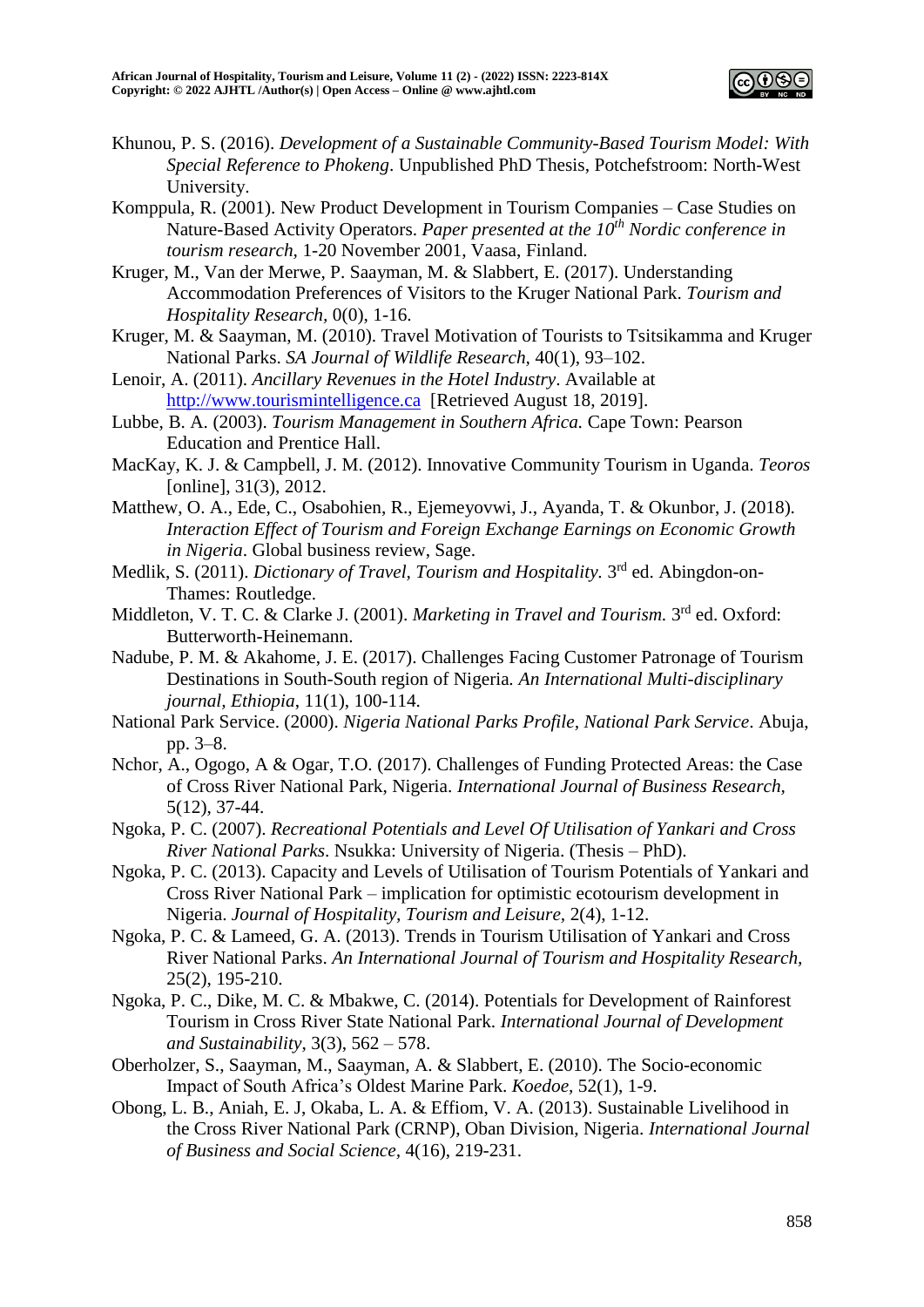

- Ofem, O. O., Lifu, F. L., Ogar, I. J., Eja, E. I. & Ajadi, B. S. (2012). Potentials of Developing Cross River State National Park as a Tourist Resort. *Academic Research International*, 2(4), 549-555.
- Oshuntokin, A. A. (2001). *Synopsis on the Parks. Nigeria National Parks: the Magazine of the Nigeria National Parks*, National Park Service, Abuja.
- Owen, E. I. (2004). *The Challenges and Imperatives of Conservation-with-development in Cross River National Park, Nigeria*. Available at <http://www.earthwatch.org/europe/limbe/upt.html> [Retrieved October 10. 2018].
- Park. K., Reisinger. Y., & Kang, H. (2008). Visitors Motivation for Attending the South Beach Wine and Food Festival, Miami Beach, Florida. *Journal of Travel and Tourism Marketing,* 25(2), 161–181.
- Patil, V. H., Singh, S. N., Mishra, S. & Donavan, D. T. (2008). Efficient Theory Development and Factor Retention Criteria: Abandon the 'Eigenvalue Greater than one' Criteria. *Journal of Business Research,* 61(2), 162-170.
- Piedmont, R.L. (2014). *Inter-item Correlations*. In: Michalos A.C. (eds) Encyclopedia of Quality of Life and Well-Being Research. Springer, Dordrecht. https://doi.org/10.1007/978-94-007-0753-5\_1493
- Poudel, S. (2013). The Influence of the Accommodation Sector on Tourism Development and Sustainability. Case Study: Strand Camping*, Larsmo*. Finland: Centria University of Applied Sciences. (Bachelor – Degree).
- Rajesh, R. (2013). Impact of Tourist Perceptions, Destination Image and Tourist Satisfaction on Destination Loyalty: a Conceptual Model. *PASOS. Revista de Turismoy Patrimonio Cultural,* 11(3), 67-78.
- Reynolds, P. C. & Braithwaite, R. W. (2001). Towards a Conceptual Framework for Wildlife Tourism. *Tourism Management,* 22(1), 31-42.
- Ritchie, B. & Crouch, G. (2003). The Competitive Destination: a Sustainable Tourism Perspective. In Cambridge, Seaton (ed.). *Tourism: the state of the art.* Brisbane: John Wiley and Sons. MA: CABI.
- Saayman, M. (2009). *Ecotourism. Getting Back to Basics*. Potchefstroom: Leisure Consultants and Publications. Potchefstroom.
- Saayman, M. & Saayman, A. (2006). Estimating the Economic Contribution of Visitor Spending in the Kruger National Park to the Regional Economy. *Journal of Sustainable Tourism*, 14(1), 67-81.
- Saayman, M., Slabbert, E. & Van der Merwe, P. (2009). Travel Motivation: a Tale of Two Marine Destinations in South Africa. *South African Journal for Research in Sport, Physical Education and Recreation*, 31(1), 81-94.
- Saayman, M, & Van der Merwe, P. (2007). Travel Motivations of Tourists Visiting Kruger National Park. National Parks and Tourism, First International Tourism Conference of ICNT: Heide, Germany, 23–24 November 2007.
- Saayman, M. & Van der Merwe, P. (2017). Identifying Ecotourist's Accommodation Needs and Preferences? *South African Journal of Business Management,* 48(1),67 – 76.
- Salamoura, M. & Angelis, V. (2009). *The Image of the Tourism Product: Theoretical Approach and Applications.* Chios, University of the Aegean Business School, pp. 1-  $\mathbf{Q}$
- Smith, K. C. (2001). *Tourism Product Development: a Case Study of Wildlife Viewing in the Squamish Valley.* School of Resource and Environmental Management, Simon Fraser University. (Dissertation – Masters).
- Smith, V. L. (2012). *Hosts and Guests: The Anthropology of Tourism*. ed. University of Pennsylvania Press.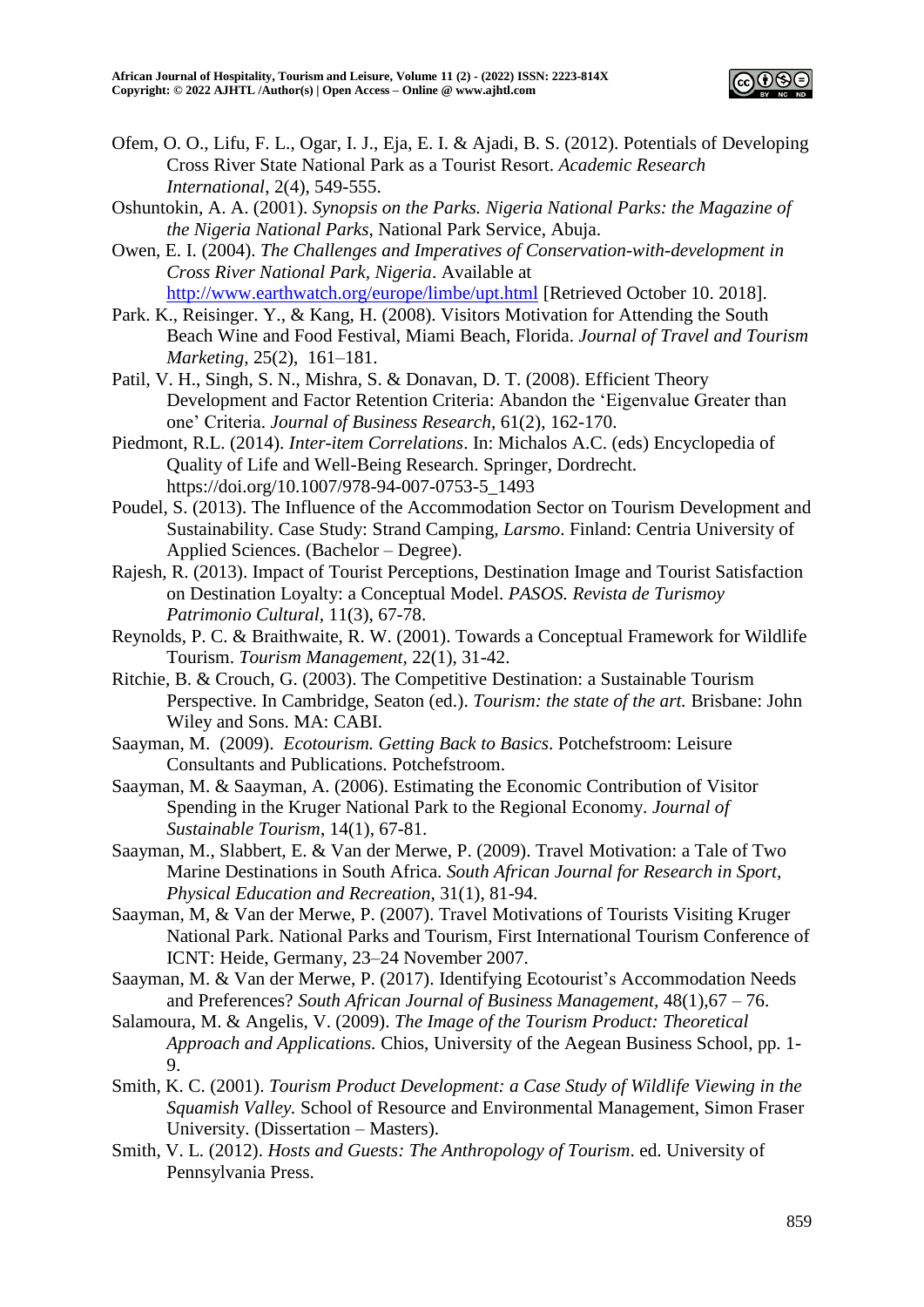

- Stickdorn, M. & Zehrer, A. (2009). Service Design in Tourism Customer Experience-Driven Destination Management. Proceedings of the first nordic conference on service design and service innovation, online. Available at [www.aho.no/servicedesign](http://www.aho.no/servicedesign) [Retrieved July 26, 2018].
- Swarbrooke, J. (2002). *The Development and Management of Visitor Attractions.*  Butterworth- Heinemann: London.
- Tavakol, M. & Dennick, R. (2011). Making Sense of Cronbach's Alpha. *International Journal of Medical Education,* 2:53–55.
- Taneva, A. (2009). *Tourism Product Development of Seuthopolis.* NHTV Breda University of Applied Sciences. (Thesis-PhD).
- Timothy, D. J. & Boyd, S. T. (2006). Heritage Tourism in the  $21<sup>st</sup>$  Century: Valued Traditions and New Perspectives. *Journal of Heritage Tourism,* 1(1), 1–6.
- Toa, C. H., Eagles, P. F. J. & Smith, S. I. J. (2004). Profiling Taiwanese Ecotourists Using a Self-Definition Approach. *Journal of Sustainable Tourism,* 12(2), 149-168.
- UNEP/UNWTO (United Nations Environment Programme and United Nations World Tourism Organisation). (2005). Making Tourism more Sustainable: a Guide for Policy Makers. Available at http:/www.unep.fr/share/publications/pdf/DTIx0592Xpa-TourismPolicyEN.pdf [Retrieved June 27, 2019].
- UNWTO/ETC (United Nations World Tourism Organisation and European Travel Commission). (2011). Handbook on Tourism Product Development. World Tourism Organisation, Madrid, Spain. Available at [http://202.51.74.123/bitstream/123456789/3263/1/Bt.472%20Handbook%20on%20to](http://202.51.74.123/bitstream/123456789/3263/1/Bt.472%20Handbook%20on%20tourism%20product%20development%20UNWTO.pdf) [urism%20product%20development%20UNWTO.pdf](http://202.51.74.123/bitstream/123456789/3263/1/Bt.472%20Handbook%20on%20tourism%20product%20development%20UNWTO.pdf) [Retrieved April 23, 2021].
- Uysal, M., Mcdonald, C. D. & Martin, S. S. (1994). Australian Visitors to US National Parks and Natural Areas. *International Journal of Contemporary Hospitality Management,* 6(3), 18-24.
- Van der Merwe, P. & Saayman, M. (2014). Factors Influencing a Memorable Game Viewing Experience. *African Journal of Hospitality, Tourism and Leisure*, 3(2), 1-17. ISSN: 2223-814X
- Van der Merwe, P. & Saayman, M. (2008). Travel Motivations of Tourists Visiting the Kruger National Park. *Koedoe,* 50(1), 154-159.
- Van der Merwe, P. & Slabbert, E. (2018). Ecotourism Preferences for Nature-Based Tourism Products. Available at [https://www.wrsa.co.za/wp](https://www.wrsa.co.za/wp-content/uploads/2018/04/ecotourism-preference)[content/uploads/2018/04/ecotourism-preference](https://www.wrsa.co.za/wp-content/uploads/2018/04/ecotourism-preference) [Retrieved May 20, 2019].
- Van der Merwe, P., Saayman, A. & Jacobs, C. (2021). Assessing the Economic Impact of Covid-19 on the Private Wildlife Industry of South Africa. *Global Ecology and Conservation*, 28(1), 1-12.
- Verma, D. (2016). Five Main Components of a Better Tourism Product. Available at [http://www.shareyouressays.com/93564/5-main-components-of-a-better-tourism](http://www.shareyouressays.com/93564/5-main-components-of-a-better-tourism-product)[product](http://www.shareyouressays.com/93564/5-main-components-of-a-better-tourism-product) [Retrieved August 18, 2019].
- Weaver, D. & Oppermann, M. (2000). *Tourism Management*. Brisbane: John Wiley and Sons.
- Wood, L. 2021. *Ecotourism Market by Traveler Type, Age Group and Sales Channel: Global Opportunity Analysis and Industry Forecast*, 2021-2027" [https://www.businesswire.com/news/home/20210325005762/en/Global-Ecotourism-](https://www.businesswire.com/news/home/20210325005762/en/Global-Ecotourism-Market-2021-to-2027---by-Traveler-Type-Age-Group-and-Sales-Channel---ResearchAndMarkets.com)[Market-2021-to-2027---by-Traveler-Type-Age-Group-and-Sales-Channel---](https://www.businesswire.com/news/home/20210325005762/en/Global-Ecotourism-Market-2021-to-2027---by-Traveler-Type-Age-Group-and-Sales-Channel---ResearchAndMarkets.com) [ResearchAndMarkets.com](https://www.businesswire.com/news/home/20210325005762/en/Global-Ecotourism-Market-2021-to-2027---by-Traveler-Type-Age-Group-and-Sales-Channel---ResearchAndMarkets.com) [Retrieved May 17, 2022]
- Wolf, I. D., Croft, D. B. & Green, R. J. 2019. Nature Conservation and Nature-Based Tourism: a Paradox? *Environments,* 6(9), 104.